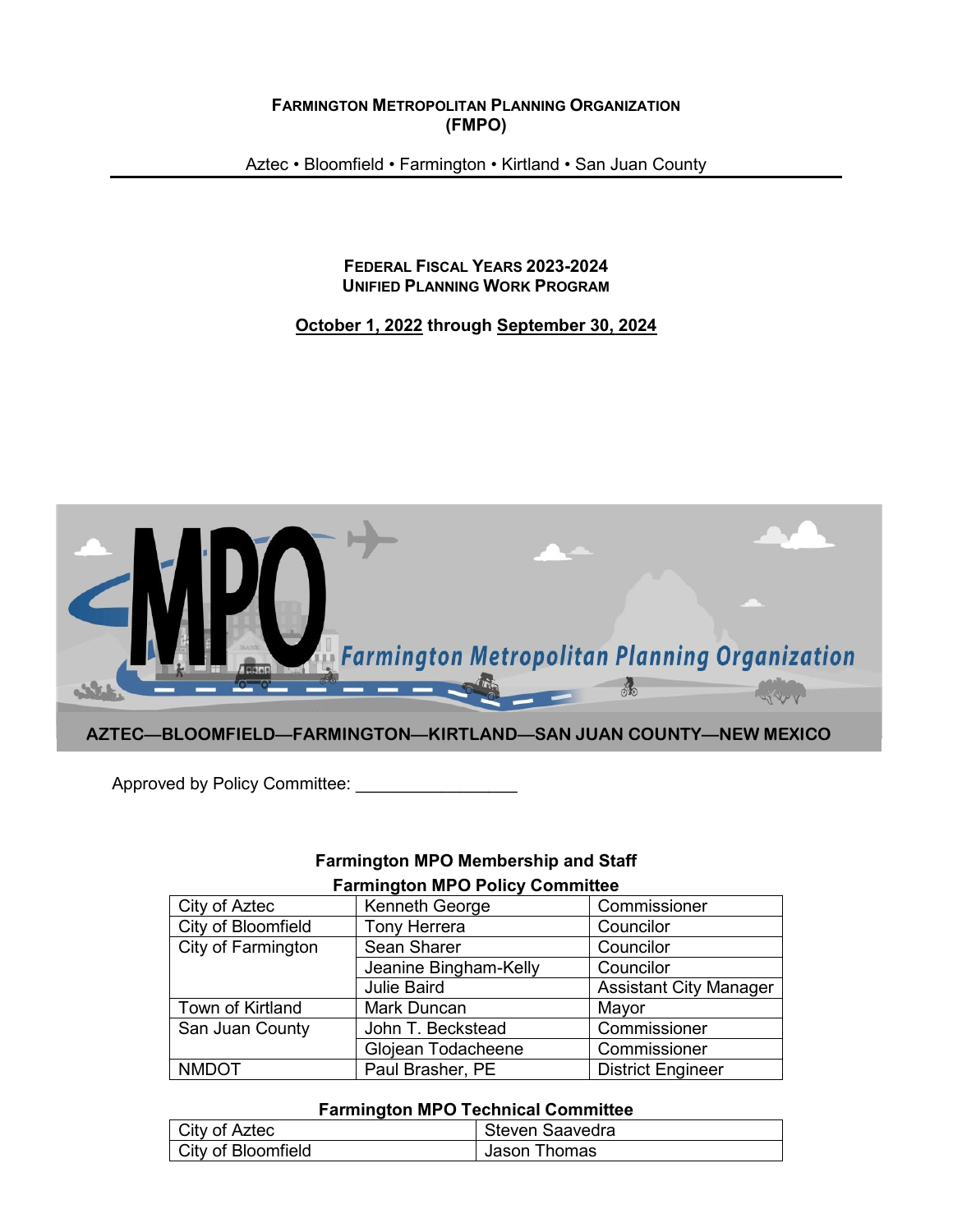| City of Farmington       | <b>Beth Escobar</b>   |
|--------------------------|-----------------------|
|                          | Virginia King         |
| Town of Kirtland         | Dan Flack             |
| San Juan County          | Lisa Hale-Blue Eyes   |
|                          | <b>Nick Porell</b>    |
| <b>Red Apple Transit</b> | <b>Andrew Montoya</b> |
| <b>NMDOT</b>             | Javier Martinez, PE   |

#### **Federal and State Representatives**

| Federal Highway Administration                     | Rodolfo Monge-Oviedo | <b>Planning Management</b><br>Leader |
|----------------------------------------------------|----------------------|--------------------------------------|
| New Mexico Department of<br>Transportation (NMDOT) | John Neunuebel       | <b>FMPO Planning Liaison</b>         |
| <b>NMDOT</b>                                       | Paul Brasher, PE     | <b>District Engineer</b>             |

#### **Northwest Regional Transportation Planning Organization**

| Robert Kuipers   RTPO Program Manager |
|---------------------------------------|
| Northwest NM Council of Governments   |

|               | <b>MPO Staff</b>             |
|---------------|------------------------------|
| Peter Koeppel | <b>MPO Officer</b>           |
| Kathyrn Leys  | <b>MPO Associate Planner</b> |
| Vacant        | <b>MPO Associate Planner</b> |

## \*

#### **Special Thanks for Providing Data or Comments:**

Federal Highway Administration – New Mexico Division Federal Transit Administration Region VI NMDOT Multimodal Planning and Programs Bureau NMDOT District 5

This report was funded in part through grants from the Federal Highway Administration and Federal Transit Administration, U.S. Department of Transportation. The views and opinions of the authors or agency expressed herein do not necessarily state or reflect those of the U. S. Department of Transportation.

Farmington Metropolitan Planning Organization fully complies with Title VI of the Civil Rights Act of 1964 and related statutes and regulations in all programs and activities. For more information or to obtain a Title VI Complaint Form, please contact the City of Farmington Title VI Coordinator (Tom Swenk) at (505) 599-1133-tel. (505) 599-8419-fax, by email to [tswenk@f](mailto:tswenk@)mtn.org.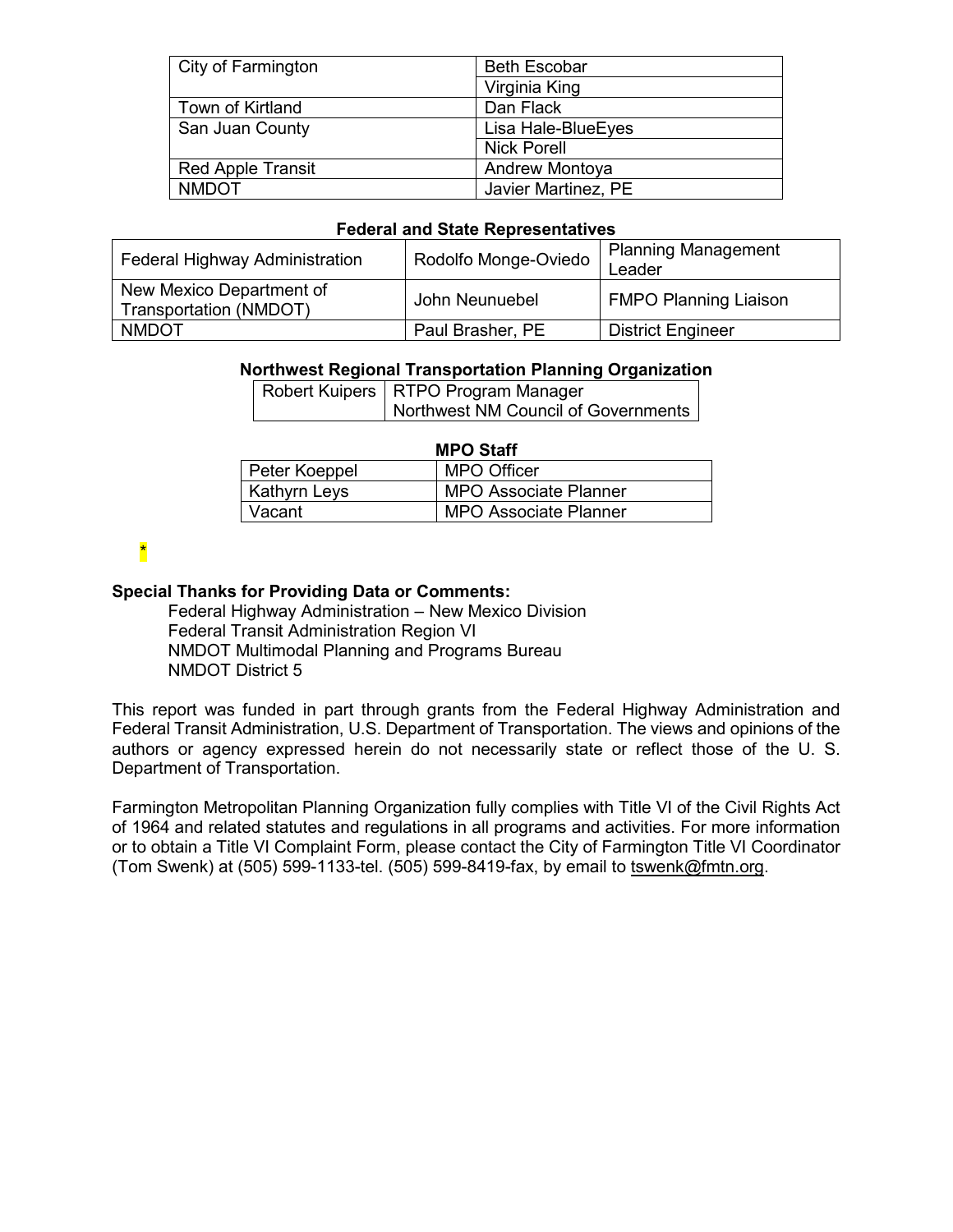## **Table of Contents**

### **I. INTRODUCTION**

- A. FMPO General Overview
- B. Transportation Planning
- C. Governance and Committees
- D. Unified Planning Work Program Requirements
- E. UPWP Development Process and Opportunities for Public Input
- F. Funding Sources for Transportation Planning Activities
- G. Planning Factors under Federal Law
- H. Planning Priorities for the Metropolitan Planning Area

## **II. WORK PROGRAM TASKS**

## **Task 1 - Program Administration and Management**

- 1.1 Program Support and Administration
- 1.2 UPWP and Quarterly and Annual Reporting
- 1.3 Title VI Plan and Monitoring (includes Environmental Justice)
- 1.4 Public Participation
- 1.5 Website and Other Communications
- 1.6 Staff Training and Professional Development
- 1.7 Committee Member Training
- 1.8 Joint Powers Agreement
- 1.9 State and Federal Coordination

## **Task 2 - Transportation Improvement Program (TIP)**

- 2.1 TIP Development
- 2.2 TIP Management
- 2.3 Annual Project Listing and Obligation Report

## **Task 3 - General Development and Data Collection/Analysis**

- 3.1 Traffic Counting and Reporting
- 3.2 Travel Demand Model Maintenance
- 3.3 Software Upgrades
- 3.4 GIS Data Development and Maintenance
- 3.5 Data Collection and Reporting Activities
- 3.6 Planning Consultation & Local Transportation Planning Assistance

## **Task 4 - Transportation Planning**

- 4.1 Metropolitan Transportation Plan
- 4.2 Safety Analysis and Planning
- 4.3 Bike and Pedestrian Planning/Complete Streets
- 4.4 Transit System Studies
- 4.5 Planning Support
- 4.6 Access Management Plan**Task 5 - Special Studies and Activities**
- 5.1 Public Health Activities
- 5.2 Stormwater Management
- 5.3 Travel and Tourism
- 5.4 Regional Models of Cooperation
- 5.5 Housing Coordination

#### **APPENDICES**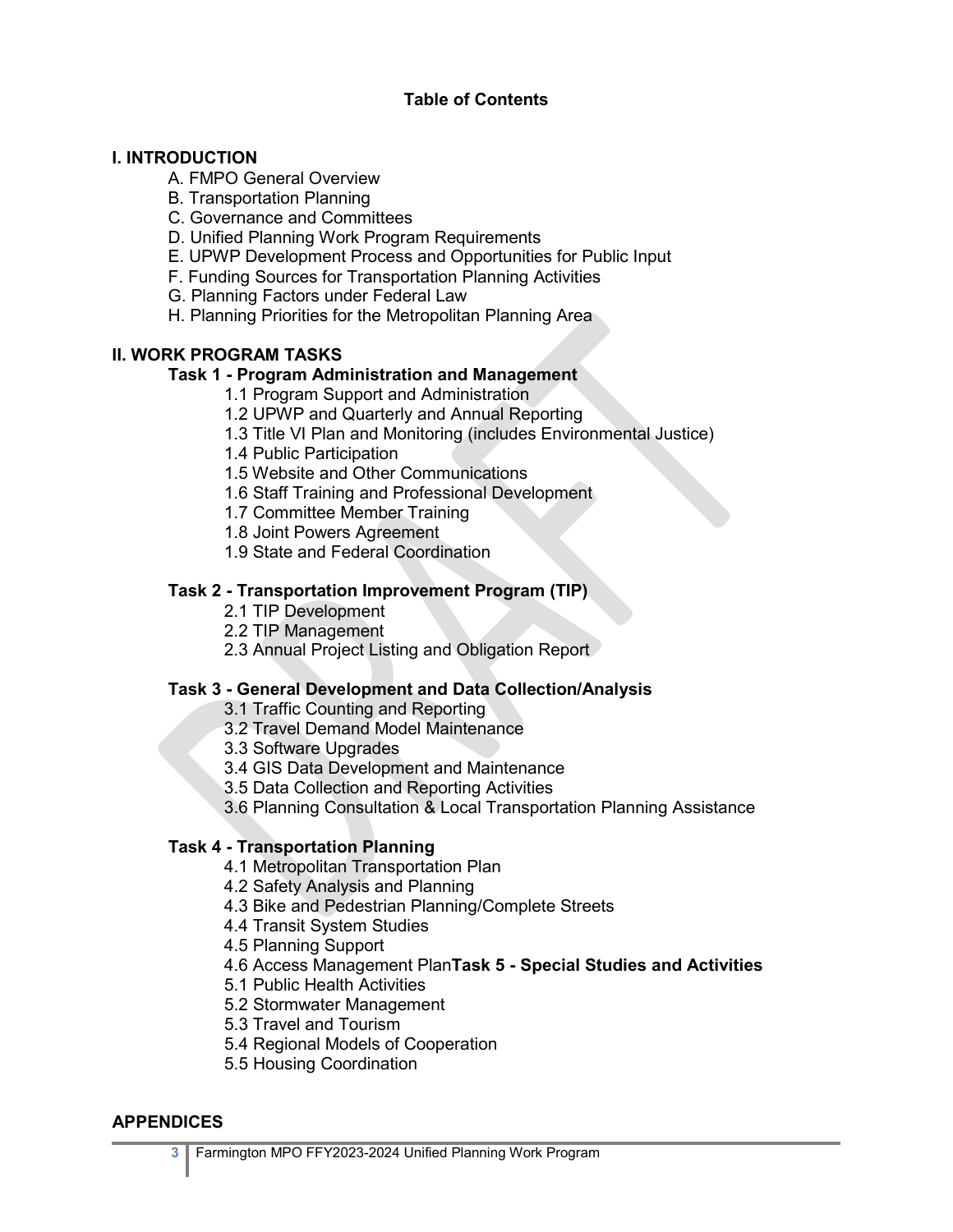Appendix A – Budget Summary-Financial Resources Available,

- Budget Summary-Proposed Expenditures and Total Funds
- Appendix B Farmington Metropolitan Planning Organization Boundary Map
- Appendix C Consultant and Vendor Services Summary
- Appendix D UPWP Adoption Resolution
- Appendix E Expenditure Reports (Quarters 1-4 and End of Year)
- Appendix F UPWP Amendment Summaries, Adopted Resolutions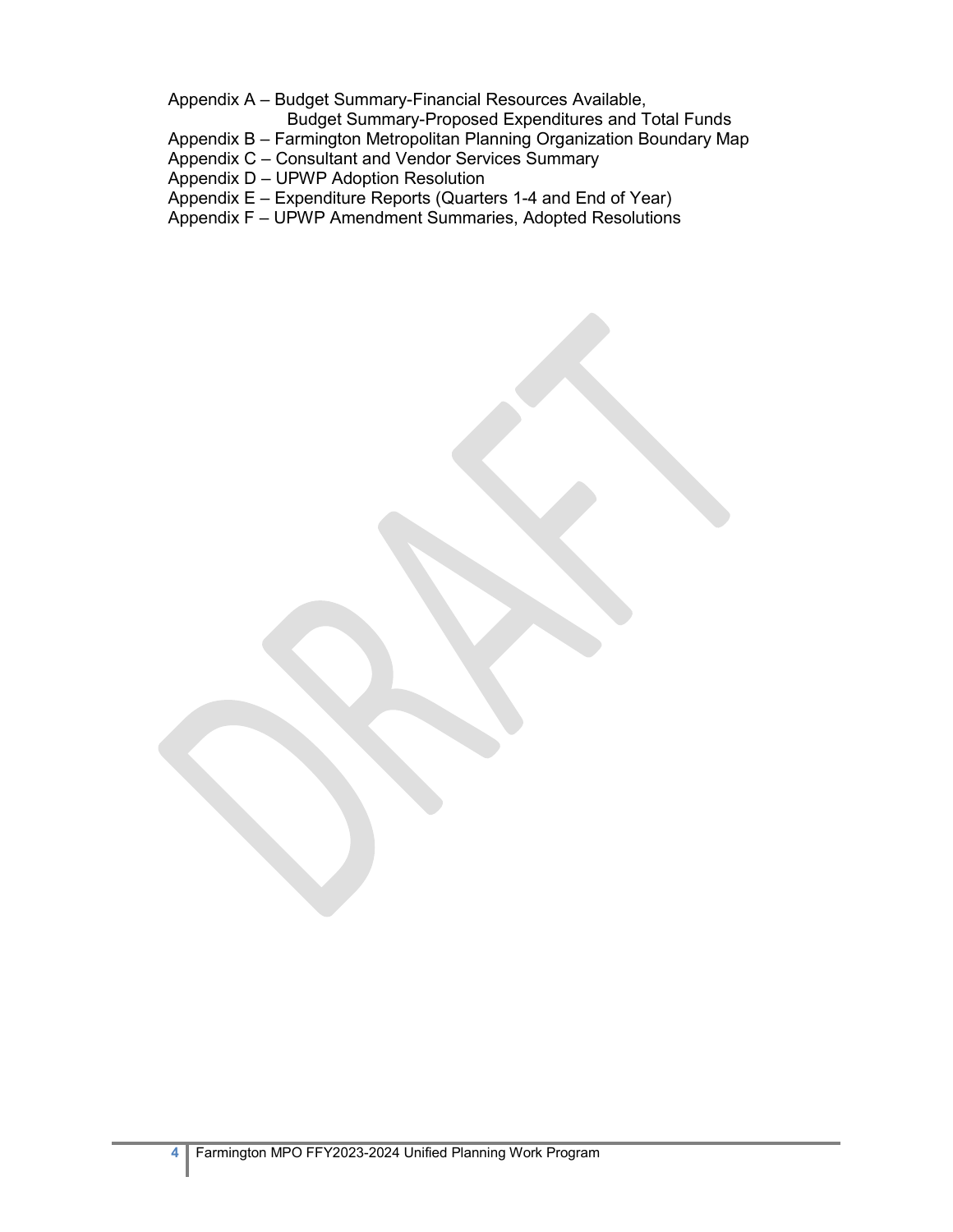## **I. INTRODUCTION**

This Unified Planning Work Program (UPWP) is a mechanism for listing and organizing the Farmington Metropolitan Planning Organization's transportation planning activities that will be undertaken during the time period covered. This document was developed in accordance with the Fixing America's Surface Transportation (FAST) Act that was signed into law by President Obama on December 4, 2015, federal regulation, Statutory citation: FAST Act § 1201; 23 U.S.C. 134 and builds upon previous Federal Transportation bills such as MAP-21.

## **A. FMPO General Overview**

The Farmington Metropolitan Planning Organization (FMPO or MPO) is a regional planning organization that develops policies and makes decisions about transportation planning in the northeast corner of San Juan County, New Mexico. It is a forum for the communities in the area, including the cities of Aztec, Bloomfield, Farmington, and Kirtland and areas of San Juan County, to address common regional transportation issues.

FMPO's fiscal agent is the City of Farmington

## **B. Transportation Planning**

Federal law requires that every metropolitan area with a population over 50,000 have a designated Metropolitan Planning Organization to qualify for receipt of federal highway and transit funds[.1](#page-4-0) FMPO employees provide planning, coordination, and administrative support to the FMPO Policy Committee which is the MPO's policy-making body, as well as the FMPO Technical Committee, and other groups formed to provide technical assistance and community input on transportation planning efforts. Work tasks and responsibilities with respect to transportation planning for the MPO are detailed in this document, the Unified Planning Work Program. Refer to Appendix B for a map of the FMPO Planning Area.

## **C. Governance and Committees**

The FMPO is governed by its Policy Committee which is composed of elected/appointed officials from the City of Aztec, the City of Bloomfield, the City of Farmington, the Town of Kirtland, and San Juan County. Membership, officers and voting procedures are in accordance with the Bylaws adopted by the Policy Committee. The Technical Committee and other groups formed as needed provide the Policy Committee with guidance on matters related to project planning, funding, bicycle and pedestrian issues, complete streets, freight, roadway access management, and other specific matters related to transportation planning.

## **D. Unified Planning Work Program Requirements**

A Unified Planning Work Program (UPWP) must be developed by each MPO in cooperation with the state and public transportation operators<sup>[2](#page-4-1)</sup> which identifies the work of the MPO over a one or two year period. The development of the UPWP is the joint responsibility of the MPO, State DOT, other state departments, public transportation operators and other planning and implementation agencies. The UPWP must identify work by major activity and task including those that address the planning factors in 23 CFR 450.306(a) which are listed in section G, below. Other requirements include a discussion of planning priorities facing the metropolitan planning area. This UPWP meets all federal requirements and covers a two-year period.

 $\overline{a}$ <sup>1</sup> 23 USC 134(d).

<span id="page-4-1"></span><span id="page-4-0"></span><sup>2</sup> 23 CFR 450.308(c)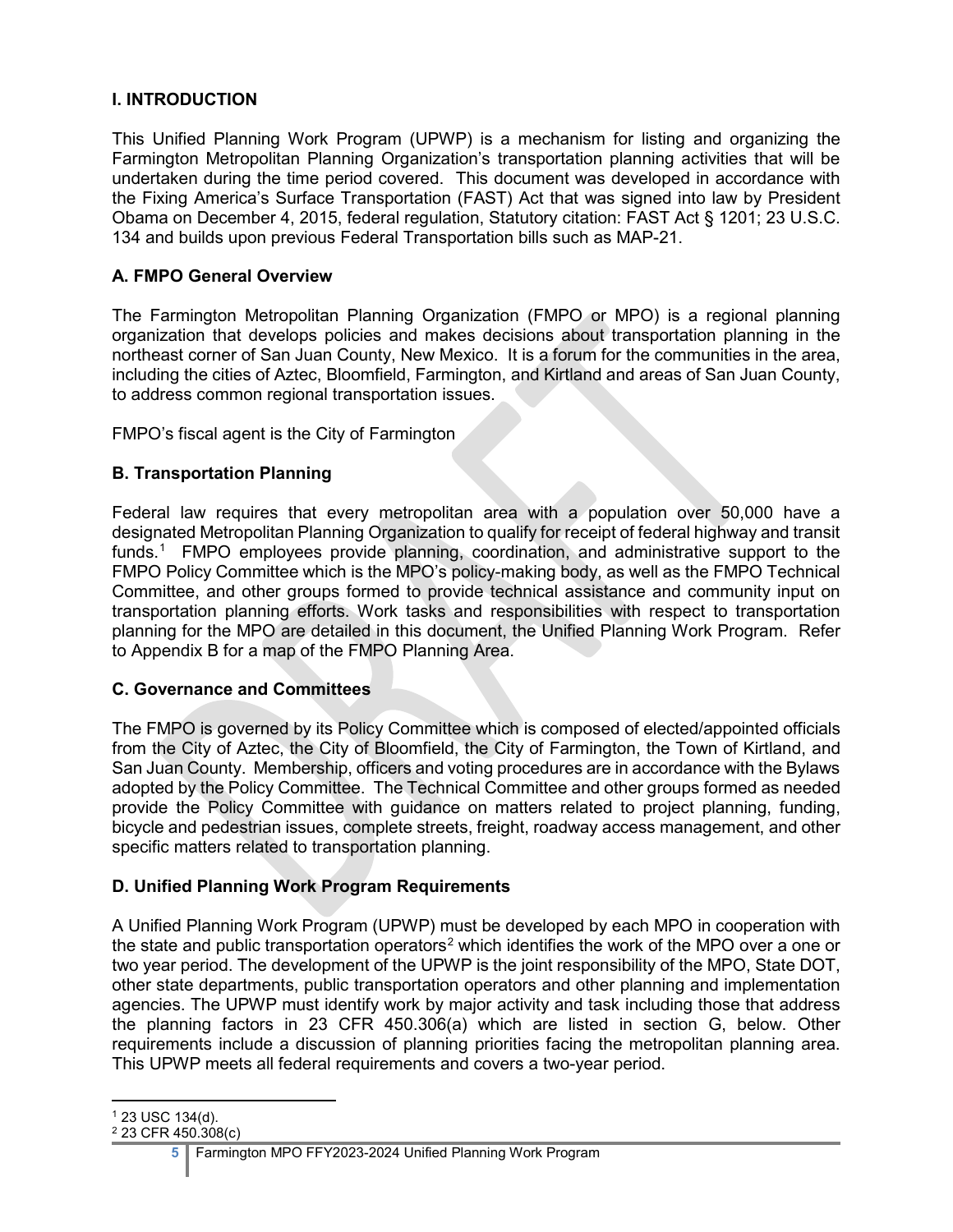The UPWP developed by an MPO must include:

- A description of the work to be accomplished;
- Who shall perform the work for an activity/task;
- A schedule for completing the activity/task;
- Resulting products of the activity /task;
- Proposed funding by activity/task;
- A summary of the total amounts and sources of federal and matching funds<sup>[3](#page-5-0)</sup>;
- Identification of any incomplete work elements/activities carried over from previous fiscal years;
- A summary of the work program that shows federal share by type of fund, matching rate by type of fund, state and/or local matching share and other state or local funds; and,
- Estimated costs and staff hours for each task.
- The FMPO will assume 2,080 work hours per staff per Federal Fiscal year (6,240 hours total for 3.0 FTEs). Hourly and biweekly rates of pay for most Federal civilian employees are computed as required by 5 U.S.C. 5504(b).

THE 2045 Metropolitan Transportation Plan (MTP) was adopted in September 2020. The 2023- 2024 UPWP will focus on strategies and activities to implement the 2045 update. The MPO, working in partnership with the New Mexico Department of Transportation (NMDOT), will accomplish its tasks in accordance with federal government regulations and review by the Federal Highway Administration and the Federal Transit Administration.

## **E. UPWP Development Process and Opportunities for Public Input**

The MPO staff develops the work program and budget for the next upcoming period in accordance with the following schedule. (Exact dates may vary by a few days.)

| May 1 <sup>st</sup> Even Years                                                  | 1 <sup>st</sup> Draft of UPWP to NMDOT Multimodal Planning and Programs<br>Bureau (MPPB).                                                                                             |
|---------------------------------------------------------------------------------|---------------------------------------------------------------------------------------------------------------------------------------------------------------------------------------|
| May 1 <sup>st</sup> Even Years                                                  | Proposed UPWP is posted online for Public Review and<br>Comment. Begin 30-day public comment period.                                                                                  |
| May Even Years                                                                  | Presentations on proposed UPWP to be made to both<br>committees, opportunities for public comment at meetings.                                                                        |
| May 31 <sup>st</sup> Even Years<br>June 1 <sup>st</sup> - June 15 <sup>th</sup> | MPO & NMDOT MPPB meeting on Draft UPWP<br>MPO staff revise proposed UPWP if necessary                                                                                                 |
| <b>June Even Years</b>                                                          | Technical Committee reviews and makes recommendation<br>regarding Draft UPWP; opportunity for public comment at meeting.<br>Policy Committee votes on Approving UPWP; opportunity for |
|                                                                                 | public comment at meeting                                                                                                                                                             |
| July 1 <sup>st</sup> Even Years                                                 | MPO submits approved UPWP to NMDOT MPPB                                                                                                                                               |
| Aug 1 <sup>st</sup> Even Years                                                  | NMDOT MPPB submits UPWP to FHWA-NM Division and FTA-<br><b>Region VI for Review</b>                                                                                                   |
| Sept 1 <sup>st</sup> Even Years                                                 | FHWA-NM Division & FTA-Region VI comments on UPWPs to<br><b>NMDOT MPPB</b>                                                                                                            |
| Sept 8 <sup>th</sup> Even Years                                                 | NMDOT MPPB submits final UPWPs (with changes, if any) to<br>FHWA-NM Division and FTA-Region VI                                                                                        |
| Oct 1 <sup>st</sup> Even Years                                                  | Effective Date of UPWP at Beginning of Federal Fiscal Year                                                                                                                            |

#### <span id="page-5-0"></span>3 23 CFR 450.308(c)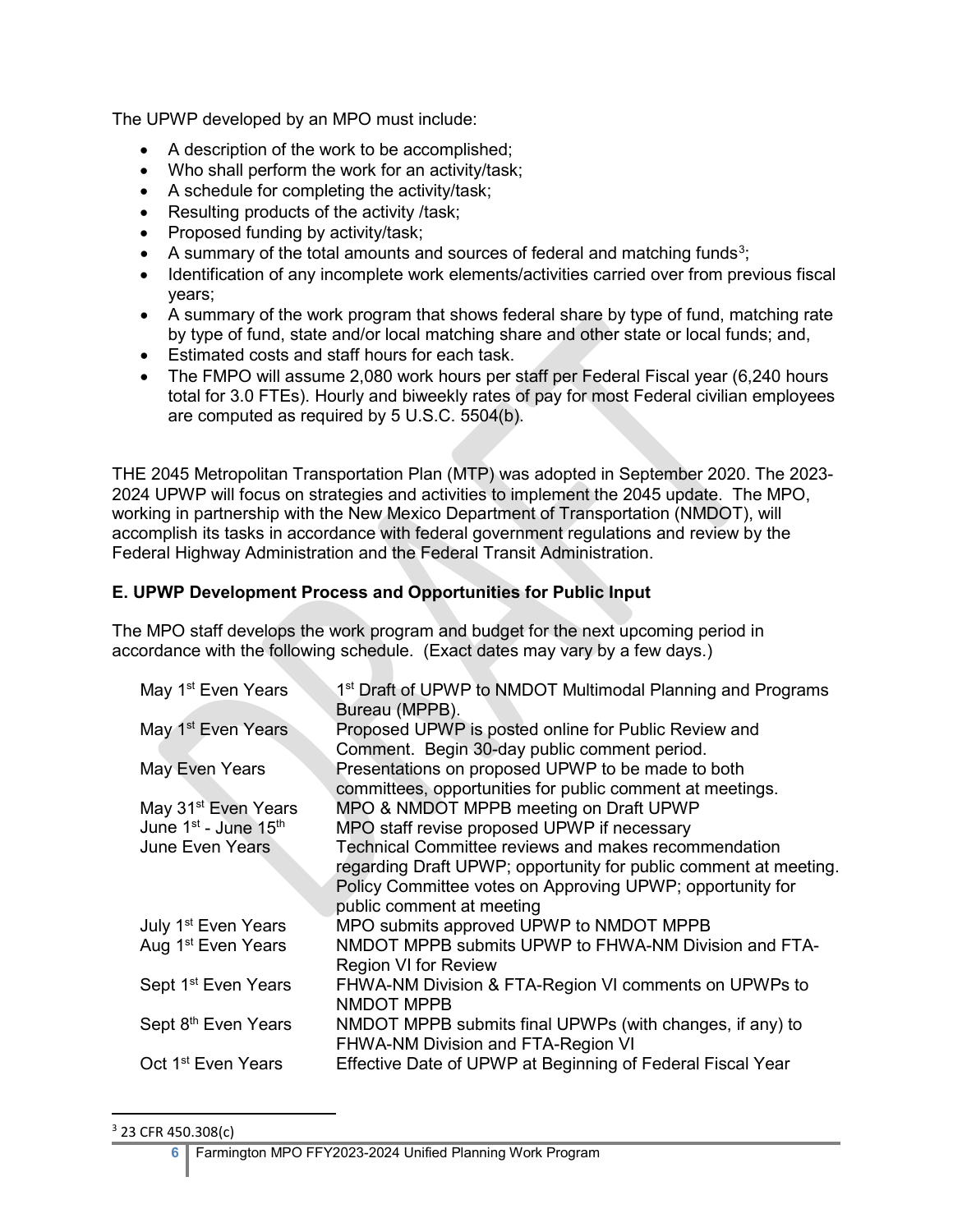The public may participate in the development of the UPWP in a few ways. The first is to attend Policy and Technical Committee meetings which are regularly scheduled and are open to the public. To learn more about these meetings, please contact Peter Koeppel at (505) 599-1449 or email at pkoeppel@fmtn.org. The public can also review the draft document during the 30-day public comment period. During this time, an electronic copy of the UPWP will be posted on the FMPO website at www.farmingtonmpo.org. Additionally, information in the *FMPO Public Participation Plan* can also be found on the website. (It is noted that formal amendments to the UPWP only require a 15-day public comment period.)

Amendments to the UPWP are required periodically to accommodate new tasks, award of funding grants and changes in work priorities. Amendments are scheduled, if needed, on a quarterly basis with the approved UPWP amendment submitted to NMDOT MPPB on the last day of each Federal Fiscal Year Quarter (December 31, March 31, June 30 & September 30). Opportunities for public comment on UPWP amendments are available at any Policy or Technical Committee meeting at which the item will be discussed. Agendas for these meetings are posted online at farmingtonmpo.org.

## **F. Funding Sources for Transportation Planning Activities**

Regional transportation planning efforts in the area are financed primarily through federal funds. (FHWA Section 112 funds, FHWA State Planning and Research (SPR) grant funds, FTA Section 5303 funds.) Funds from local jurisdictions provide the required matching funds to receive the federal funds. Local funds also provide additional funds for transportation planning purposes. Occasionally, state funds or grants are used for general transportation planning. Special federal planning grants for specific programs are also utilized when the MPO is awarded these types of funds.

## **G. Metropolitan Planning- Infrastructure Investment and Jobs Act (IIJA)**

The current transportation bill, the Infrastructure Investment and Jobs Act (IIJA), continues the Metropolitan Planning program. The Program establishes a cooperative, continuous, and comprehensive framework for making transportation investment decisions in metropolitan areas. Program oversight is a joint Federal Highway Administration/Federal Transit Administration responsibility. Program features include the following:

- Support for intercity bus and commuter vanpools
- Selection of MPO officials
- Consultation with other planning officials
- Scope of planning process The IIJA expands the scope of consideration of the Metropolitan Planning process to better coordinate transportation planning and housing by:
	- Updating the policy to include, as items in the national interest, encouraging and promoting the safe and efficient management, operation, and development of surface transportation systems that will better connecting housing and employment;
	- Adding officials responsible for housing as officials with whom the Secretary shall encourage each MPO to consult;
	- Requiring the metropolitan transportation planning process for a metropolitan planning area to provide for consideration of projects and strategies that will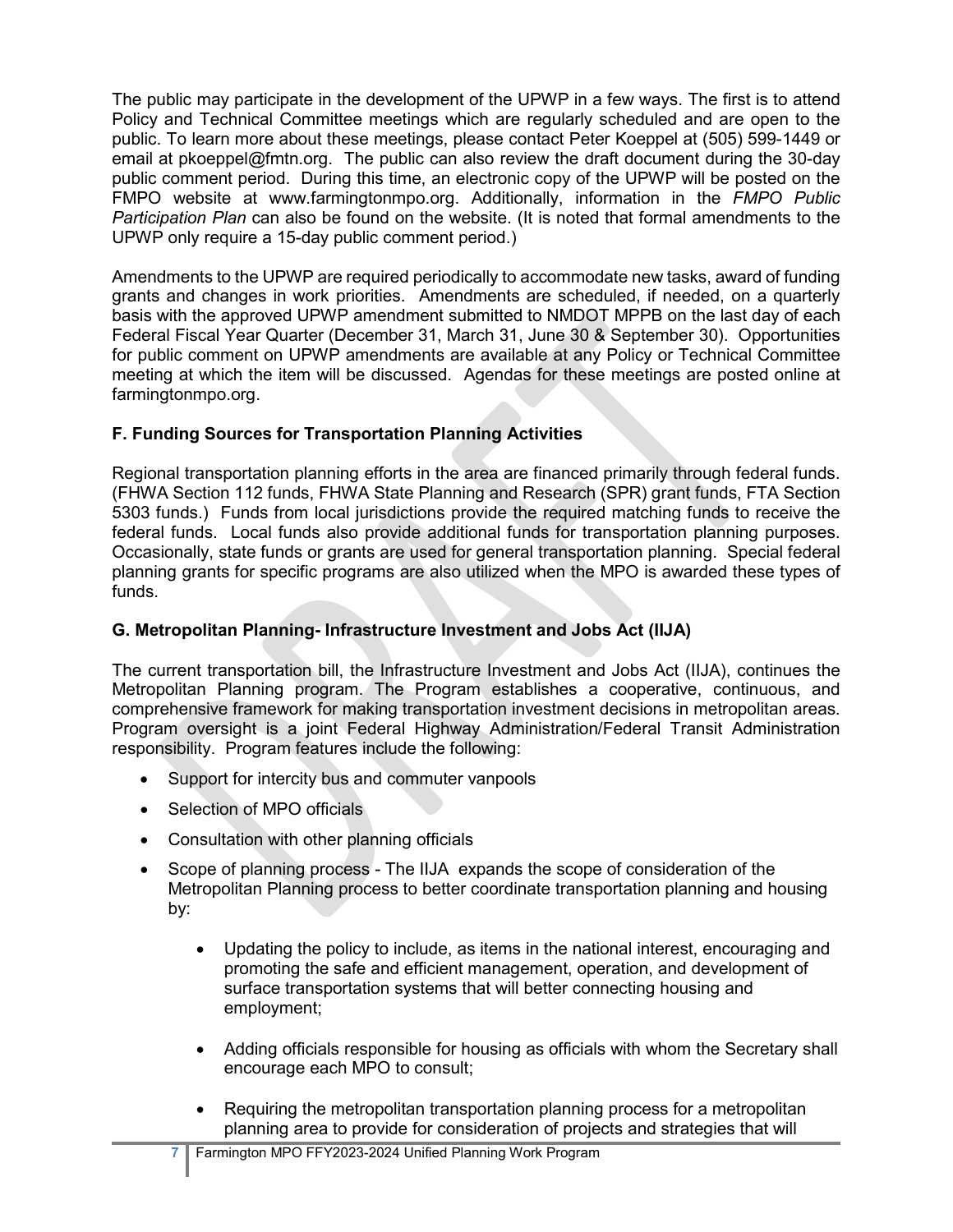promote consistency between transportation improvements and State and local housing patterns (in addition to planned growth and economic development patterns);

- Adding assumed distribution of population and housing to a list of recommended components to be included in optional scenarios developed for consideration as part of development of the metropolitan transportation plan; and
- Adding affordable housing organizations to a list of stakeholders MPOs are required to provide a reasonable opportunity to comment on the metropolitan transportation plan;
- Encouraging the use of technology to encourage public participation in the planning process.
- Capital investment and other strategies

o

- Resilience and environmental mitigation activities
- Transportation and Transit enhancement activities- The IIJA continues to require a metropolitan transportation plan to include transportation and transit enhancement activities. When proposing these activities, the plan must include:

Consideration of the role that intercity buses may play in reducing congestion, pollution, and energy consumption in a cost-effective manner; and,

Strategies and investments that preserve and enhance intercity bus systems (including those that are privately owned and operated.

- Participation by interested parties in the planning process.
- The IIJA is set to expire at the end of FFY 2026.

#### **H. Planning Priorities for the Metropolitan Planning Area**

The FMPO places high priority on implementing the vision of its 2045 Metropolitan Transportation Plan "for a safe, efficient and reliable multi-modal transportation system that meets the needs of residents and visitors in the region." The MPO entities, Committees and staff work together with the public, NMDOT and other agencies to maintain the existing transportation system and to guide future system development to meet needs identified within the region. The 2045 Metropolitan Transportation Plan, adopted in September 2020, will continue to emphasize the MPOs commitment to the development of a safe, comprehensive, and multimodal transportation system.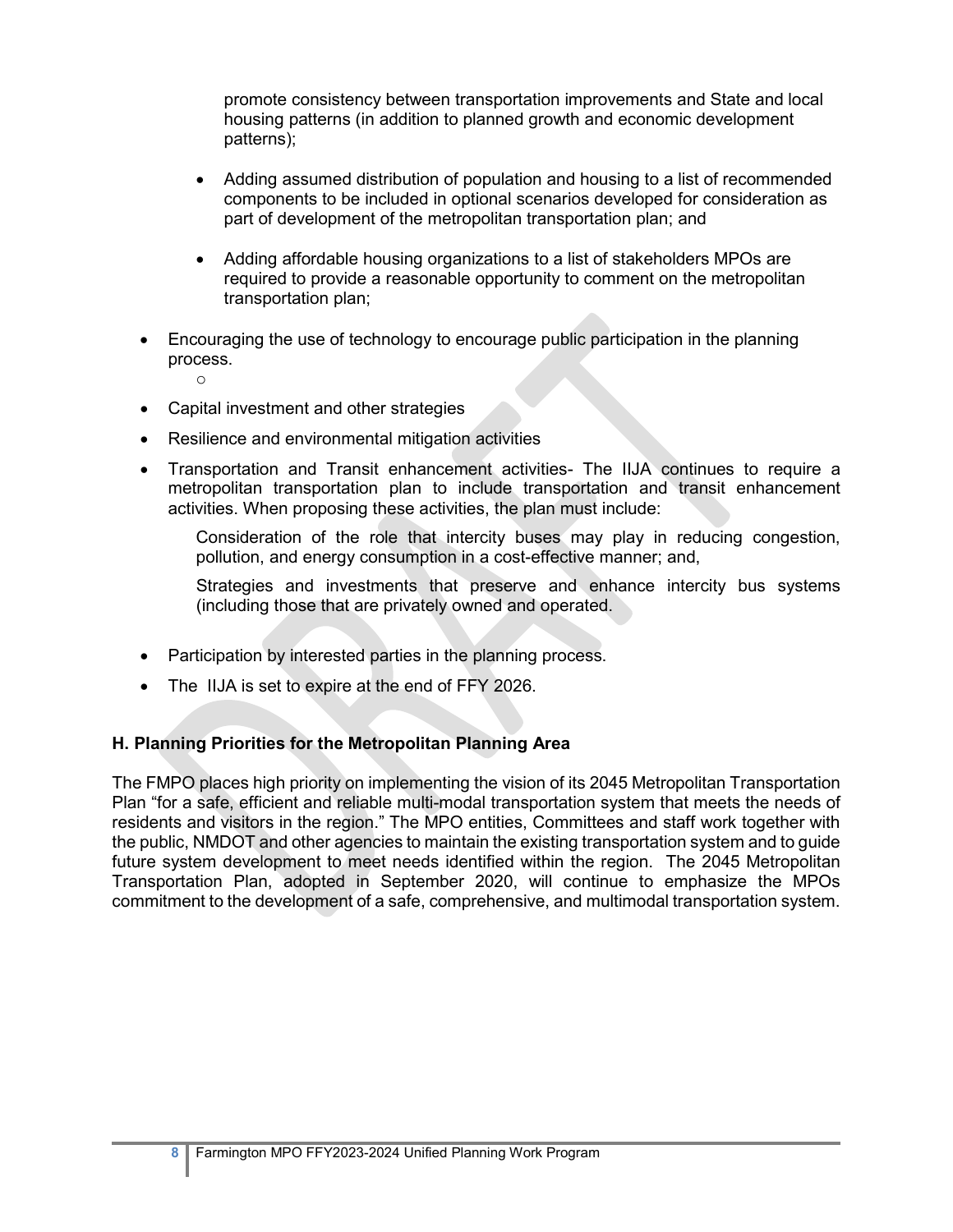## **II. WORK PROGRAM TASKS**

The MPO's work program tasks are described in this section and are organized as shown below. Funding sources for all tasks are included in Appendix A.

|                  | <b>Task 1- Program Administration and Management</b>             |     |                                                                                       |
|------------------|------------------------------------------------------------------|-----|---------------------------------------------------------------------------------------|
| 1.1              | Program Support and Administration                               | 1.6 | <b>Staff Training and Professional</b><br>Development                                 |
| 1.2              | <b>UPWP and Quarterly &amp; Annual</b><br>Reporting              | 1.7 | <b>Committee Member Training</b>                                                      |
| 1.3              | Title VI Plan and Monitoring (includes<br>Environmental Justice) | 1.8 | Joint Powers Agreement                                                                |
| 1.4              | <b>Public Participation</b>                                      | 1.9 | <b>State and Federal Coordination</b>                                                 |
| 1.5              | Website and Other Communications                                 |     |                                                                                       |
|                  | <b>Task 2- Transportation Improvement Program (TIP)</b>          |     |                                                                                       |
| 2.1              | <b>TIP Development</b>                                           | 2.3 | Annual Project Listing and Obligation<br>Report                                       |
| 2.2              | <b>TIP Management</b>                                            |     |                                                                                       |
|                  | Task 3 - General Development and Data Collection/Analysis        |     |                                                                                       |
| 3.1              | <b>Traffic Counting and Reporting</b>                            | 3.5 | Data Collection and Reporting Activities                                              |
| 3.2              | <b>Travel Demand Model Maintenance</b>                           | 3.6 | <b>Planning Consultation &amp; Local</b><br><b>Transportation Planning Assistance</b> |
| 3.3              | Software Upgrades                                                |     |                                                                                       |
| 3.4              | <b>GIS Data Development &amp; Maintenance</b>                    |     |                                                                                       |
|                  | <b>Task 4 - Transportation Planning</b>                          |     |                                                                                       |
| 4.1              | <b>Metropolitan Transportation Plan</b><br>(MTP)                 | 4.4 | <b>Transit System Studies</b>                                                         |
| 4.2              | <b>Safety Analysis and Planning</b>                              | 4.5 | <b>Planning Support</b>                                                               |
| $\overline{4.3}$ | <b>Bike and Pedestrian Planning/</b><br><b>Complete Streets</b>  | 4.6 | <b>Access Management Plan</b>                                                         |
|                  | <b>Task 5 - Special Studies and Activities</b>                   |     |                                                                                       |
| 5.1              | <b>Public Health Activities</b>                                  | 5.3 | <b>Travel and Tourism</b>                                                             |
| 5.2              | <b>Stormwater Management</b>                                     | 5.4 | <b>Regional Models of Cooperation</b>                                                 |
| 5.5              | <b>Housing Coordination</b>                                      |     |                                                                                       |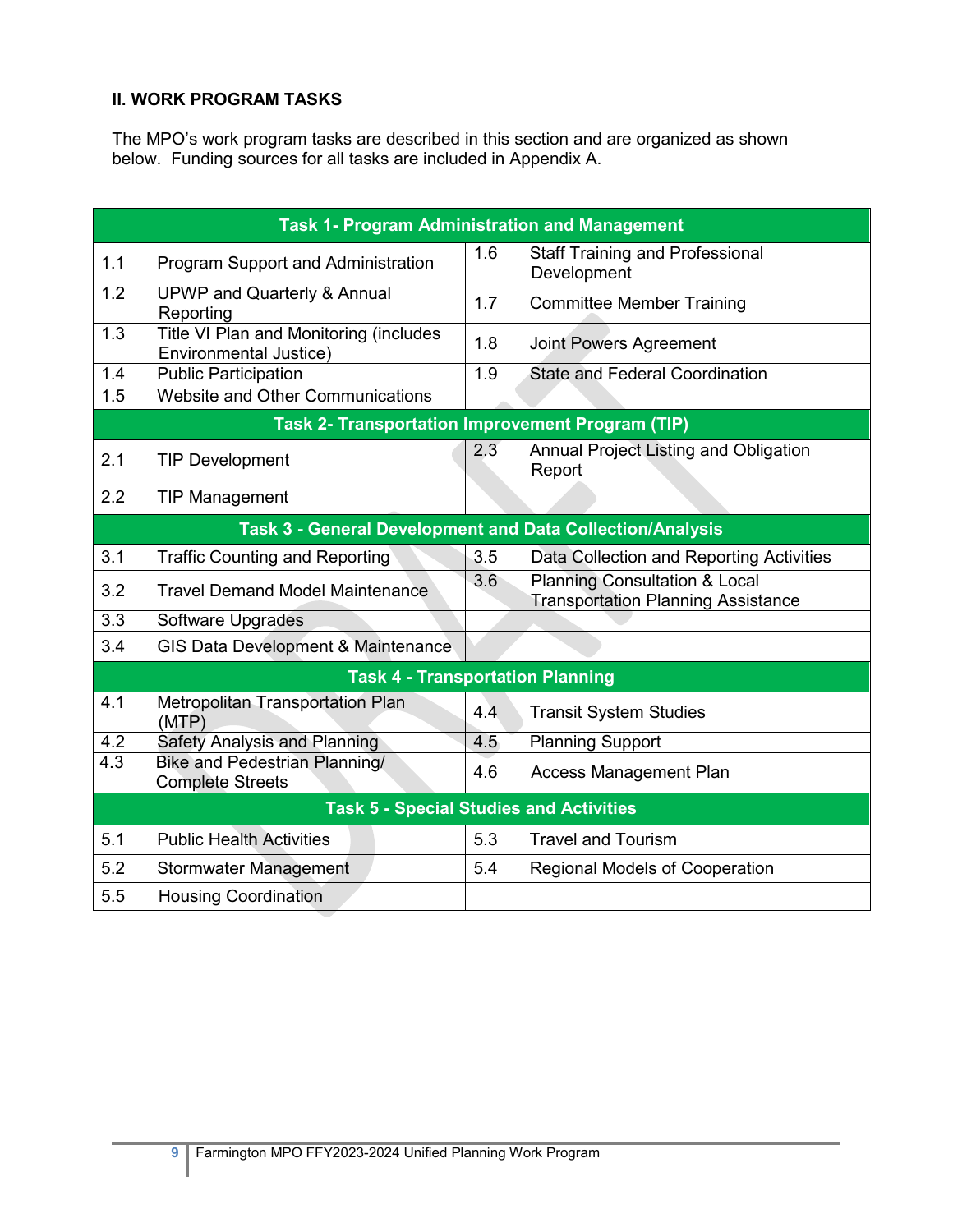#### **Task 1 - Program Administration and Management**

This consists of activities necessary for the administration, management, and operation of the MPO. This includes basic overhead, administrative costs, UPWP development, budget and financial management, annual and quarterly reports, general public participation, and public information.

Estimated Cost for Task 1 (includes all subtasks): FFY 2023 = \$144,025 FFY 2024 = \$144,025

| Task 1          | Estimated          | Estimated  | Estimated         | Estimated | Estimated          | <b>Estimated Task</b> |
|-----------------|--------------------|------------|-------------------|-----------|--------------------|-----------------------|
| Program         | <b>Staff Hours</b> | Avg. Staff | <b>Staff Cost</b> | Consultan | <b>Other Costs</b> | Cost                  |
| Admin &         |                    | Rate       |                   | t Cost    |                    |                       |
| Mgmt.           |                    |            |                   |           |                    |                       |
| <b>FFY 2023</b> | 2,500              | \$37.61    | \$94,025          | \$0       | \$50,000           | \$144,025             |
| <b>FFY 2024</b> | 2,500              | \$37.61    | \$94,025          | \$0       | \$50,000           | \$144,025             |

See budget notes in Appendix A

#### **1.1 Program Support and Administration**

This task encompasses general administration and oversight of the MPO. Included in this task are: staff meetings, day-to-day MPO activities, preparing for, posting, and holding Policy and Technical Committee meetings, and other similar administrative activities. This includes monitoring MPO progress in meeting scheduled deadlines in various state and federal policies, procedures and regulations.

Responsibilities: MPO staff and other agencies as necessary

Source of Funds: FHWA, FTA, Local Funds for Match

#### Main Products:

- Administrative oversight and procedures
- Preparation of meeting agendas, staff memos
- Preparation of meeting minutes and records archiving
- Staff meetings
- Administrative duties
- Day-to-day MPO activities

#### **1.2 UPWP - Unified Planning Work Program and Quarterly & Annual Reporting**

Monitor and revise, if necessary, the current UPWP. Develop the following UPWP for the next fiscal period(s). Prepare quarterly reports on the progress of main tasks and an annual report at the end of each Federal Fiscal Year.

Responsibilities: MPO staff and other agencies as necessary, including member entities, Red Apple Transit, and NMDOT.

Source of Funds: FHWA, FTA, Local Funds for Match

Reimbursement Invoices are generally due the  $25<sup>th</sup>$  day of the month following each FFY quarter.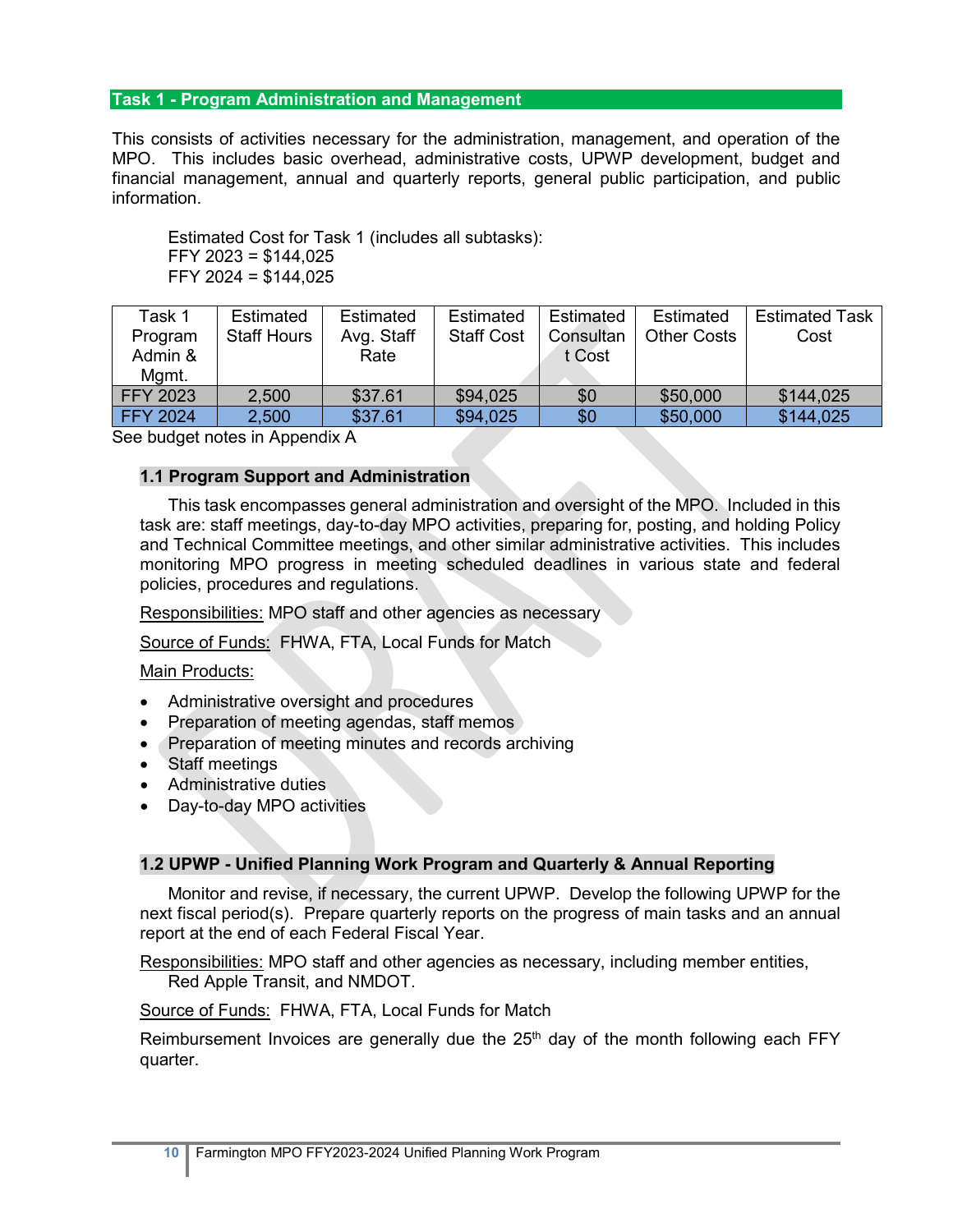Main Products and Schedule by Month

|                                               |   | FFY 2023 (Oct 1, 2022 - Sept 30, FFY 2024 (Oct 1, 2023 - Sept 30,<br>2023) |   |   |  |   |   |  |   |   |  |     | 2024) |   |  |   |   |   |   |                                                                          |   |  |  |    |
|-----------------------------------------------|---|----------------------------------------------------------------------------|---|---|--|---|---|--|---|---|--|-----|-------|---|--|---|---|---|---|--------------------------------------------------------------------------|---|--|--|----|
| <b>PRODUCT</b>                                |   |                                                                            |   |   |  |   |   |  |   |   |  |     |       |   |  |   |   |   |   | [10 11 12 01 02 03 04 05 06 07 08 09 10 11 12 01 02 03 04 05 06 07 08 09 |   |  |  |    |
| <b>Quarterly Reports</b>                      | X |                                                                            |   | Χ |  |   | X |  |   | χ |  |     | X     |   |  | х |   |   | X |                                                                          |   |  |  |    |
| Annual Perf. & Expense.<br>Rpt.               |   | χ                                                                          |   |   |  |   |   |  |   |   |  |     |       | Χ |  |   |   |   |   |                                                                          |   |  |  |    |
| 1 <sup>st</sup> Draft UPWP (FY<br>$2023 - 24$ |   |                                                                            |   |   |  |   |   |  |   |   |  |     |       |   |  |   | D | P |   |                                                                          |   |  |  |    |
| <b>Approve New UPWP</b>                       |   |                                                                            |   |   |  |   |   |  |   |   |  |     |       |   |  |   |   |   |   |                                                                          | Χ |  |  |    |
| Amend. UPWP (if<br>needed)                    |   |                                                                            | Χ |   |  | χ |   |  | X |   |  | P X |       |   |  |   |   | X |   |                                                                          | Χ |  |  | X. |

Key: X=due; P=in progress; D=done

## **1.3 Title VI Plan and Monitoring (includes Environmental Justice)**

Title VI states that no person shall, on the grounds of race, color, or national origin, be excluded from participation in, denied benefits of, or be subjected to discrimination under any program or activity receiving federal financial assistance. The MPO will ensure that the input and feedback from all people will be considered in the development of MPO planning documents and activities. Information will be available by request in languages other than English which are commonly used within the area. To comply with Title VI, the MPO approved a Title VI Plan on August 27, 2020, with an effective date of October 1, 2020.

Responsibilities: MPO staff and other agencies as necessary.

Source of Funds: FHWA, FTA, Local Funds for Match

Main Products and Schedule by Month

|                                                                                                 | FFY 2023 (Oct 1, 2022 - Sept 30, FFY 2024 (Oct 1, 2023 - Sept 30,<br>2023) |             |  |   |                                                                        |   |   |   |    |   |   |  |  |  | 2024) |  |  |  |  |  |  |  |  |  |  |
|-------------------------------------------------------------------------------------------------|----------------------------------------------------------------------------|-------------|--|---|------------------------------------------------------------------------|---|---|---|----|---|---|--|--|--|-------|--|--|--|--|--|--|--|--|--|--|
| <b>PRODUCT</b>                                                                                  | $10 -$                                                                     |             |  |   | \ 11 12 01 02 03 04 05 06 07 08 09 10 11 12 01 02 03 04 05 06 07 08 09 |   |   |   |    |   |   |  |  |  |       |  |  |  |  |  |  |  |  |  |  |
| <b>Public Outreach</b>                                                                          |                                                                            |             |  |   |                                                                        | P | P | P | ΡI | P | P |  |  |  |       |  |  |  |  |  |  |  |  |  |  |
| Data Collection and<br>Mapping                                                                  |                                                                            |             |  | P | P.                                                                     | P | P |   |    |   |   |  |  |  |       |  |  |  |  |  |  |  |  |  |  |
| Rev Title VI Plan/Quad<br>Rev                                                                   |                                                                            | P P P P P X |  |   |                                                                        |   |   |   |    |   |   |  |  |  |       |  |  |  |  |  |  |  |  |  |  |
| <b>Environ Justice Project</b><br><b>Review Assistance</b>                                      |                                                                            |             |  |   | This assistance occurs on an as needed basis.                          |   |   |   |    |   |   |  |  |  |       |  |  |  |  |  |  |  |  |  |  |
| Resolution of<br>Complaints<br>$\mathbf{r}$ $\mathbf{r}$ $\mathbf{r}$ $\mathbf{r}$ $\mathbf{r}$ |                                                                            |             |  |   | This task occurs if and when a complaint is filed.                     |   |   |   |    |   |   |  |  |  |       |  |  |  |  |  |  |  |  |  |  |

Key: X=due; P=in progress; D=done

## **1.4 Public Participation**

The Farmington MPO will actively involve the public in all relevant projects, activities, and public meetings pursuant to the New Mexico Open Meetings Act and in accordance with the adopted MPO Public Participation Plan. (For the cost associated with public participation work done on the MTP or other plans, see that subtask.)

- Maintain a Master MPO Mailing and Contact List
- Prepare, post, and distribute an MPO Newsletter digitally, when appropriate.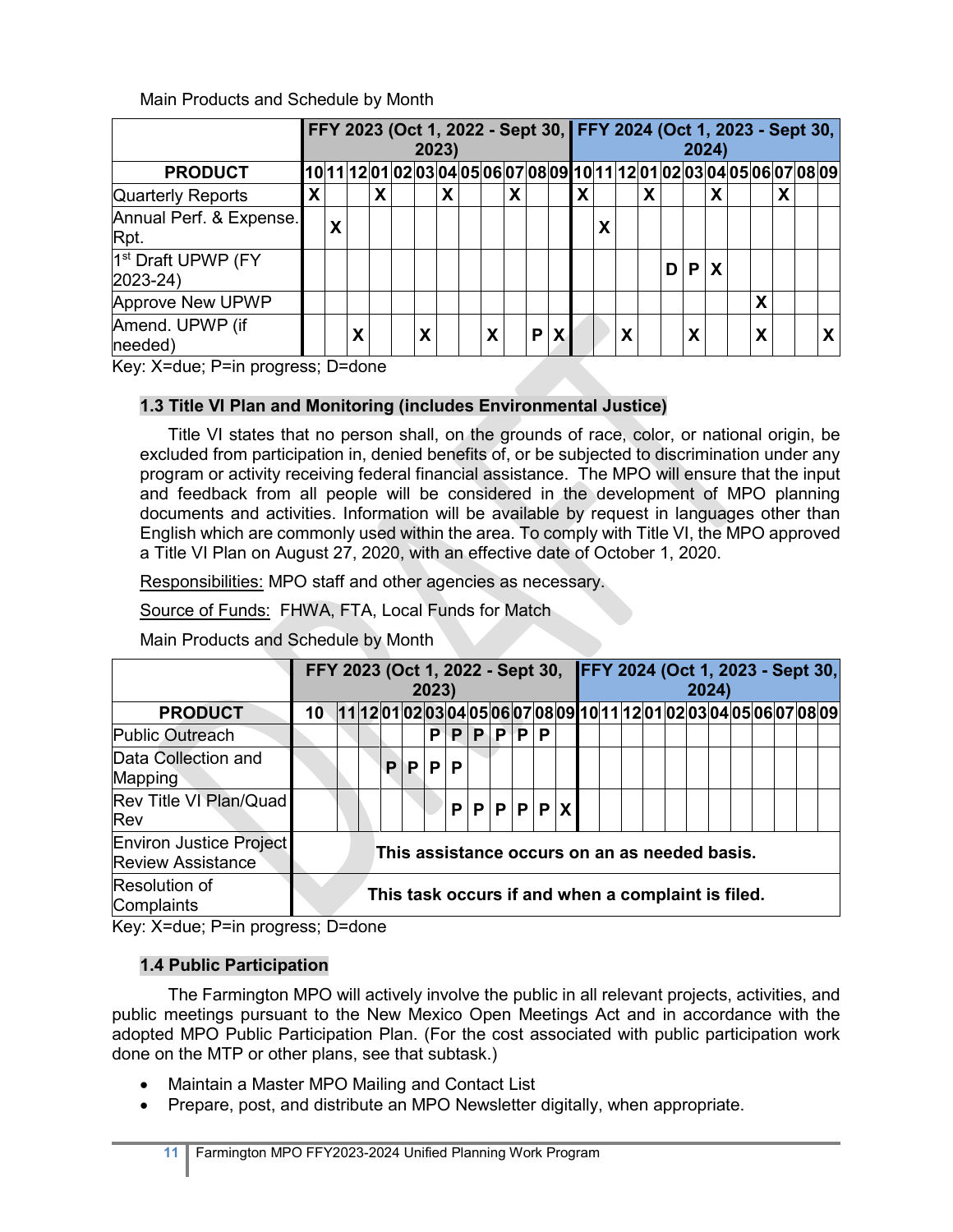- Prepare and advertise public notices for meetings, action items, and public comment periods in the newspaper, on-line/through social media, and government offices.
- Engage the public throughout the development of all plans, including the Metropolitan Transportation Plan (MTP) update
- Consult with interested stakeholders and advisors shown in the Public Participation Plan (PPP) when developing MPO policies, plans, and documents
- Implement the use of social media as a means of engaging the public
- Distribute Public Service Announcements (PSAs)

Follow guidance of the 2019 PPP throughout the planning process.

Responsibilities: MPO staff and other agencies as necessary.

Source of Funds: FHWA, FTA, Local Funds for Match

Main Products and Schedule by Month

|                                                                                                         |  |   | FFY 2023 (Oct 1, 2022 - Sept 30, FFY 2024 (Oct 1, 2023 - Sept 30, | 2023 |  |   |  |                              |  |   |   | 2024) |   |  |                                                                          |
|---------------------------------------------------------------------------------------------------------|--|---|-------------------------------------------------------------------|------|--|---|--|------------------------------|--|---|---|-------|---|--|--------------------------------------------------------------------------|
| <b>PRODUCT</b>                                                                                          |  |   |                                                                   |      |  |   |  |                              |  |   |   |       |   |  | [10 11 12 01 02 03 04 05 06 07 08 09 10 11 12 01 02 03 04 05 06 07 08 09 |
| <b>MPO Quarterly</b><br><b>Newsletter</b>                                                               |  |   |                                                                   |      |  |   |  |                              |  |   |   |       |   |  |                                                                          |
| Maintain a Master MPO<br>Mailing and Contact List                                                       |  | X |                                                                   |      |  | X |  |                              |  | X | D |       | Χ |  |                                                                          |
| Prepare and advertise<br>public notices for<br>meetings, action items,<br>and public comment<br>periods |  |   |                                                                   |      |  |   |  | This is an ongoing activity. |  |   |   |       |   |  |                                                                          |

Key: X=due; P=in progress; D=done

## **1.5 Website and Other Communications**

The MPO maintains and updates a website to provide general information about itself and its planning work (including required documents, maps, and performance targets), posts public notices, advertises on-going development of plans and projects, and solicits for public input. Maintenance and upgrades are necessary as technology and visual preferences change. Staff will work with vendors on an as-needed basis.

Responsibilities: MPO Staff

Source of Funds: FHWA, FTA, Local Funds for Match

Main Products and Schedule by Month

|                        |  |  |  |       |  |  |                              |  |  |  |       |  |  | FFY 2023 (Oct 1, 2022 - Sept 30, FFY 2024 (Oct 1, 2023 - Sept 30,       |
|------------------------|--|--|--|-------|--|--|------------------------------|--|--|--|-------|--|--|-------------------------------------------------------------------------|
|                        |  |  |  | 2023) |  |  |                              |  |  |  | 2024) |  |  |                                                                         |
| <b>PRODUCT</b>         |  |  |  |       |  |  |                              |  |  |  |       |  |  | 10 11 12 01 02 03 04 05 06 07 08 09 10 11 12 01 02 03 04 05 06 07 08 09 |
| Website Maint & Update |  |  |  |       |  |  | This is an ongoing activity. |  |  |  |       |  |  |                                                                         |

Key: X=due; P=in progress; D=done

## **1.6 Staff Training and Professional Development**

Staff will attend meetings designed to enhance technical/professional skills and to promote coordination among the Farmington MPO, member entities, surrounding regional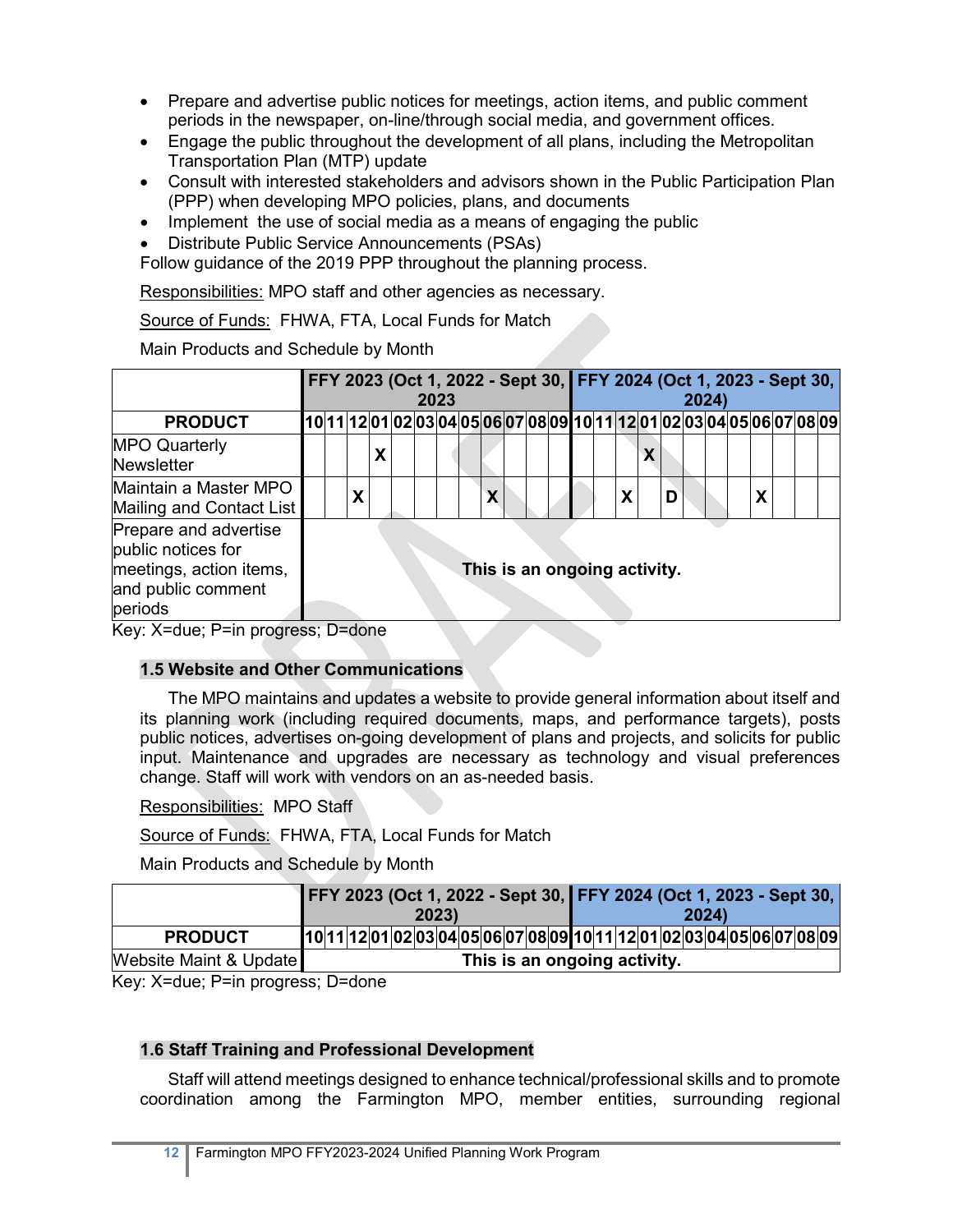transportation planning organizations (RTPOs), Navajo Nation and other tribal governments, and State and Federal Highway Administrations.

Attendance is dependent upon review of conference course/session offerings, conference costs, travel costs, conference location, employee work schedules and work load, etc. and may be subject to change. Other workshops and conferences may be attended by staff depending on funding availability and course offerings.

Responsibilities: MPO staff.

Source of Funds: FHWA, FTA, Local Funds for Match, Local Non-Matching Funds

Representative Conferences, Training and Workshops:

- Legal training offered by New Mexico Municipal League, including the NM Open Meetings Act, IPRA, NM Governmental Conduct Act
- Statewide Trainings and Meetings (e.g. RTPO, NMAPA, NMDOT)
- MPO Quarterly Meetings
- Association of Metropolitan Planning Organizations (AMPO) Conference
- APA State and National Conferences
- VISUM, ESRI and Other Software Training Course
- Webinars hosted by APA, ITE, NHI and other transportation organizations

Main Products and Schedule by Month

|                               |  |  |  | 2023) |  |  |       |  |  | 2024) |  |  | FFY 2023 (Oct 1, 2022- Sept 30, FFY 2024 (Oct 1, 2023 - Sept 30,         |
|-------------------------------|--|--|--|-------|--|--|-------|--|--|-------|--|--|--------------------------------------------------------------------------|
| <b>PRODUCT</b>                |  |  |  |       |  |  |       |  |  |       |  |  | [10 11 12 01 02 03 04 05 06 07 08 09 10 11 12 01 02 03 04 05 06 07 08 09 |
| <b>MPO Quarterly Mtgs</b>     |  |  |  |       |  |  |       |  |  |       |  |  |                                                                          |
| Other<br>Conferences/Training |  |  |  |       |  |  | load. |  |  |       |  |  | The schedule is dependent upon course offerings and staff work           |

Key: X=due; P=in progress; D=done

## **1.7 Committee Member Training**

Committee member training and workshops are to educate policy board members and possibly other committee members as to their roles and responsibilities regarding the transportation planning process, major policies and policy issues and the Planning Procedures Manual (PPM).

Responsibilities: MPO staff and other agencies as needed.

Source of Funds: FHWA, FTA, Local Funds for Match, Local Non-Matching Funds

Main Products and Schedule by Month

|                              |  |  | FFY 2023 (Oct 1, 2022 - Sept 30, FFY 2024 (Oct 1, 2023 - Sept 30,       | 2023) |  |  |  |           |  |  | 2024 |  |  |  |
|------------------------------|--|--|-------------------------------------------------------------------------|-------|--|--|--|-----------|--|--|------|--|--|--|
| <b>PRODUCT</b>               |  |  | 10 11 12 01 02 03 04 05 06 07 08 09 10 11 12 01 02 03 04 05 06 07 08 09 |       |  |  |  |           |  |  |      |  |  |  |
| Committee member<br>training |  |  |                                                                         |       |  |  |  | As needed |  |  |      |  |  |  |

Key: X=due; P=in progress; D=done

## **1.8 Joint Powers Agreement**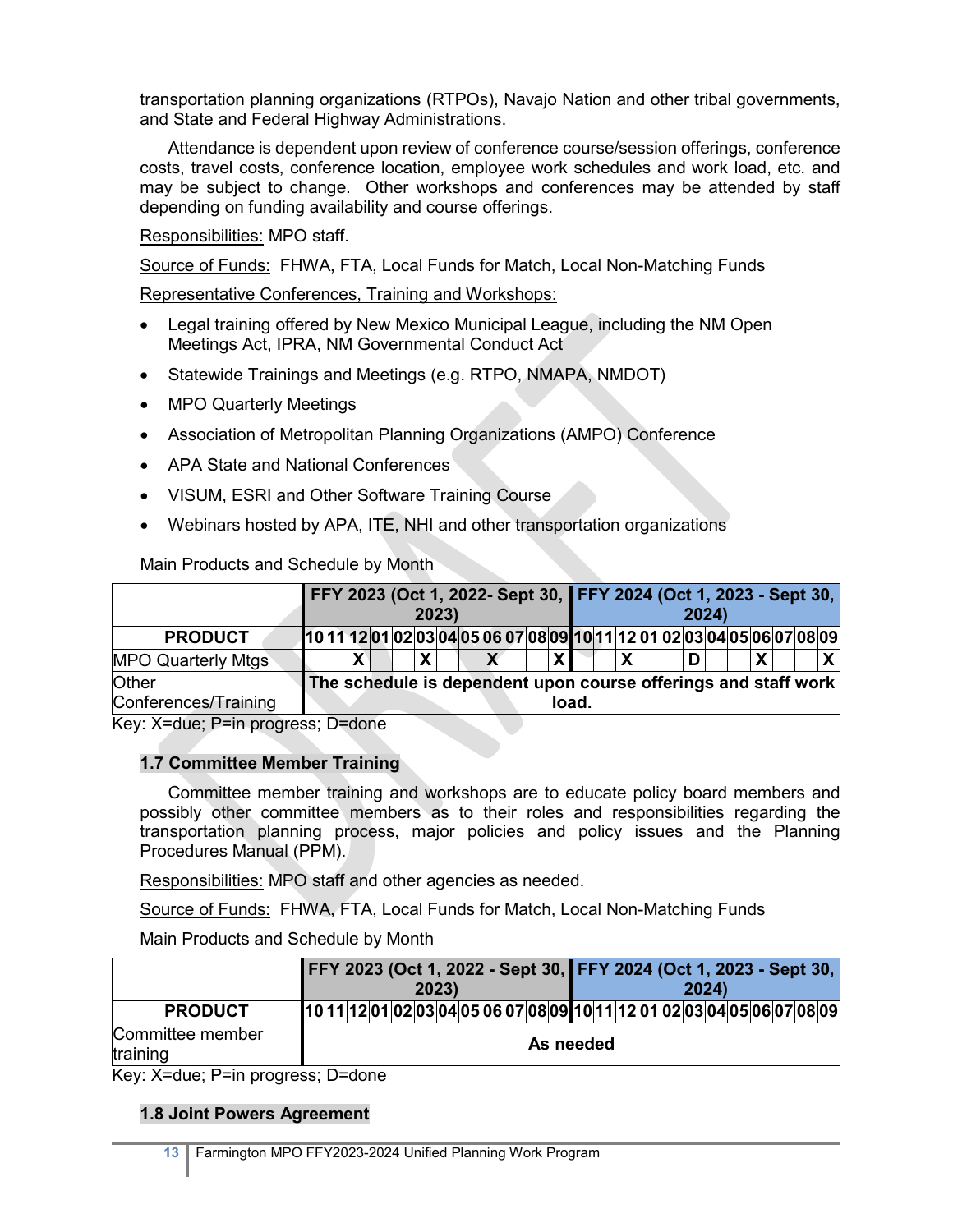The current JPA became effective October 1, 2020 after approval by member governments on June 25, 2020, It is renewed automatically each year, subject to the appropriation of funds.

Revisions to committee bylaws are typically processed on an "as needed" basis.

Responsibilities: MPO staff, member entities.

Source of Funds: FHWA, FTA, Local Funds for Match, Local Non-Matching Funds

Main Products and Schedule by Month

|  |  |                                               |  | 2023) |  |  |  | FFY 2023 (Oct 1, 2022 - Sept 30, FFY 2024 (Oct 1, 2023 - Sept 30, |  |  | 2024 |  |                                                                                            |                                                                         |
|--|--|-----------------------------------------------|--|-------|--|--|--|-------------------------------------------------------------------|--|--|------|--|--------------------------------------------------------------------------------------------|-------------------------------------------------------------------------|
|  |  |                                               |  |       |  |  |  |                                                                   |  |  |      |  |                                                                                            |                                                                         |
|  |  |                                               |  |       |  |  |  |                                                                   |  |  |      |  |                                                                                            |                                                                         |
|  |  |                                               |  |       |  |  |  |                                                                   |  |  |      |  |                                                                                            |                                                                         |
|  |  | $I_{\text{out}}$ V-due: D-in programs: D-dens |  |       |  |  |  |                                                                   |  |  |      |  | This activity occurs on an as needed basis.<br>This activity occurs on an as needed basis. | 10 11 12 01 02 03 04 05 06 07 08 09 10 11 12 01 02 03 04 05 06 07 08 09 |

Key: X=due; P=in progress; D=done

## **1.9 State and Federal Coordination**

Staff will promote coordination among the Farmington MPO, other NM MPOs and RTPOs, and State and Federal Transportation agencies, including the development/adoption of FHWA-required Performance Measures and Performance – Based Planning and Programming requirements.

Responsibilities: MPO staff, member entities, NMDOT, other agencies.

Source of Funds: FHWA, FTA, Local Funds for Match

Main Products and Schedule by Month

|                                                                        |  |   |   |   | 2023) |   |  |   |  |              |   | 2024) |  |   |  | FFY 2023 (Oct 1, 2022 - Sept 30, FFY 2024 (Oct 1, 2023 - Sept 30,       |
|------------------------------------------------------------------------|--|---|---|---|-------|---|--|---|--|--------------|---|-------|--|---|--|-------------------------------------------------------------------------|
| <b>PRODUCT</b>                                                         |  |   |   |   |       |   |  |   |  |              |   |       |  |   |  | 10 11 12 01 02 03 04 05 06 07 08 09 10 11 12 01 02 03 04 05 06 07 08 09 |
| Meetings, coop w/<br>NMDOT & other<br>agencies<br><b>MPO Quarterly</b> |  | χ |   | x |       | X |  | X |  | $\checkmark$ |   | X     |  | χ |  |                                                                         |
| <b>Meetings</b>                                                        |  |   |   |   |       |   |  |   |  |              |   |       |  |   |  |                                                                         |
| Development, Adoption<br>of Performance<br><b>Measures</b>             |  |   | X |   |       | X |  |   |  |              | χ |       |  | Χ |  |                                                                         |

Key: X=due; P=in progress; D=done

## **Task 2 – Transportation Improvement Program (TIP)**

This task covers the development, monitoring, and management of the Transportation Improvement Program (TIP) which implements transportation projects through federal, state, and local funding programs. The TIP spans a period of six years with the first four years constituting the federal TIP and the 5<sup>th</sup> and 6<sup>th</sup> year serving as informational or planning years. The TIP must comply with the requirements of 23 CFR 450.324, including being fiscally constrained.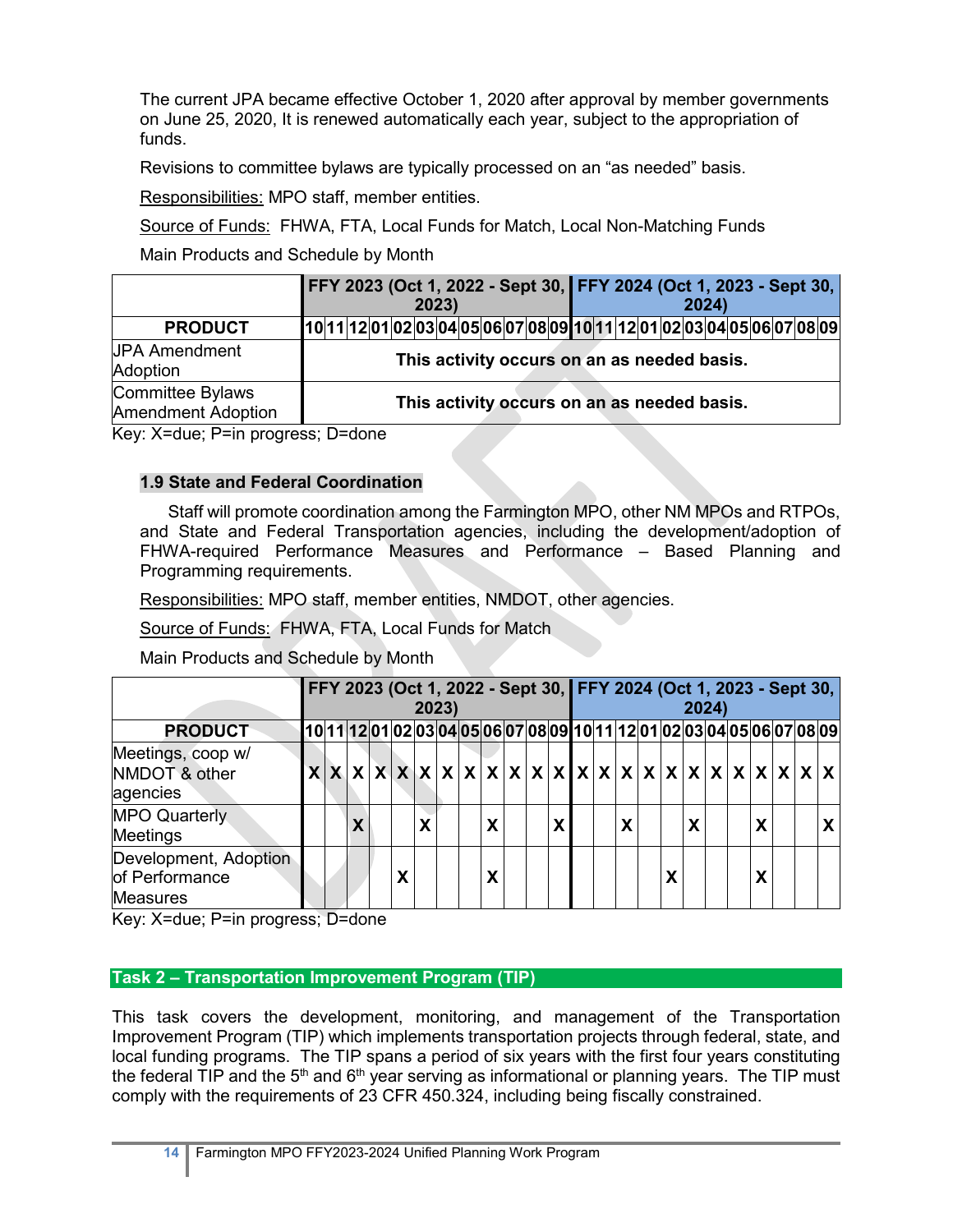Estimated Cost for Task 2 (includes all subtasks): FFY 2023 = \$15,044 FFY 2024 = \$15,044

| Task 2 TIP        | Estimated          | Estimated  | Estimated         | Estimated  | Estimated          | Estimated |
|-------------------|--------------------|------------|-------------------|------------|--------------------|-----------|
| <b>Activities</b> | <b>Staff Hours</b> | Avg. Staff | <b>Staff Cost</b> | Consultant | <b>Other Costs</b> | Task Cost |
|                   |                    | Rate       |                   | Cost       |                    |           |
| <b>FFY 2023</b>   | 400                | \$37.61    | \$15,044          | \$0        | \$0                | \$15,044  |
| <b>FFY 2024</b>   | 400                | \$37.61    | \$15.044          | \$0        | \$0                | \$15,044  |

See budget notes in Appendix A

#### **2.1 TIP Development**

Develop and adopt a fiscally constrained list of projects meeting the requirements of 23 CFR 450.324 and contributing to the achievement of adopted performance targets, which are to be funded with federal transportation funds, state and/or local funds.

Responsibilities: MPO Staff, member entities, NMDOT and Red Apple Transit.

Source of Funds: FHWA, FTA, Local Funds for Match

Main Products and Schedule by Month

|                                                                 |  |   | 2023) |   |    |   |   |  |  |   |  | 2024) |  |   | FFY 2023 (Oct 1, 2022 - Sept 30, FFY 2024 (Oct 1, 2023 - Sept 30,       |  |
|-----------------------------------------------------------------|--|---|-------|---|----|---|---|--|--|---|--|-------|--|---|-------------------------------------------------------------------------|--|
| <b>PRODUCT</b>                                                  |  |   |       |   |    |   |   |  |  |   |  |       |  |   | 10 11 12 01 02 03 04 05 06 07 08 09 10 11 12 01 02 03 04 05 06 07 08 09 |  |
| Develop TIP Priorities                                          |  | X |       | X |    |   | x |  |  | Р |  |       |  | P |                                                                         |  |
| FFY 2024-2029 TIP<br>Development                                |  |   | P     | P | P. | P | X |  |  |   |  |       |  |   |                                                                         |  |
| 1st Draft FFY 2024-2029<br><b>TIP</b>                           |  |   |       |   |    | χ |   |  |  |   |  |       |  |   |                                                                         |  |
| Post/Advertise FFY<br>2024-2029 TIP for<br><b>Public Review</b> |  |   |       |   |    |   |   |  |  |   |  |       |  |   |                                                                         |  |
| Adopt FFY 2024-2029<br>ΠP                                       |  |   |       |   |    |   |   |  |  |   |  |       |  |   |                                                                         |  |

Key: X=due; P=in progress; D=done

#### **2.2 TIP Management**

Monitor the progress of projects in the TIP, ensuring they continue to meet all requirements, including fiscal constraints. Revise the TIP to accommodate increased or decreased funding, to delay or advance projects as progress monitoring dictates.

Revisions fall into two categories: TIP Administrative Modifications which are minor revisions and TIP Amendments, which require approval by the Policy Committee after the required public input period and a recommendation by the Technical Committee. The MPO is responsible for the MPO's TIP database and the quality assurance/quality control of all TIP amendments and TIP files, which are submitted to the NMDOT STIP Unit. TIP Projects are also reviewed with the Technical Committee and updated on a monthly basis. The MPO also is responsible for ensuring that Intelligent Transportation System projects are added to the TIP as funding becomes available through State and local sources.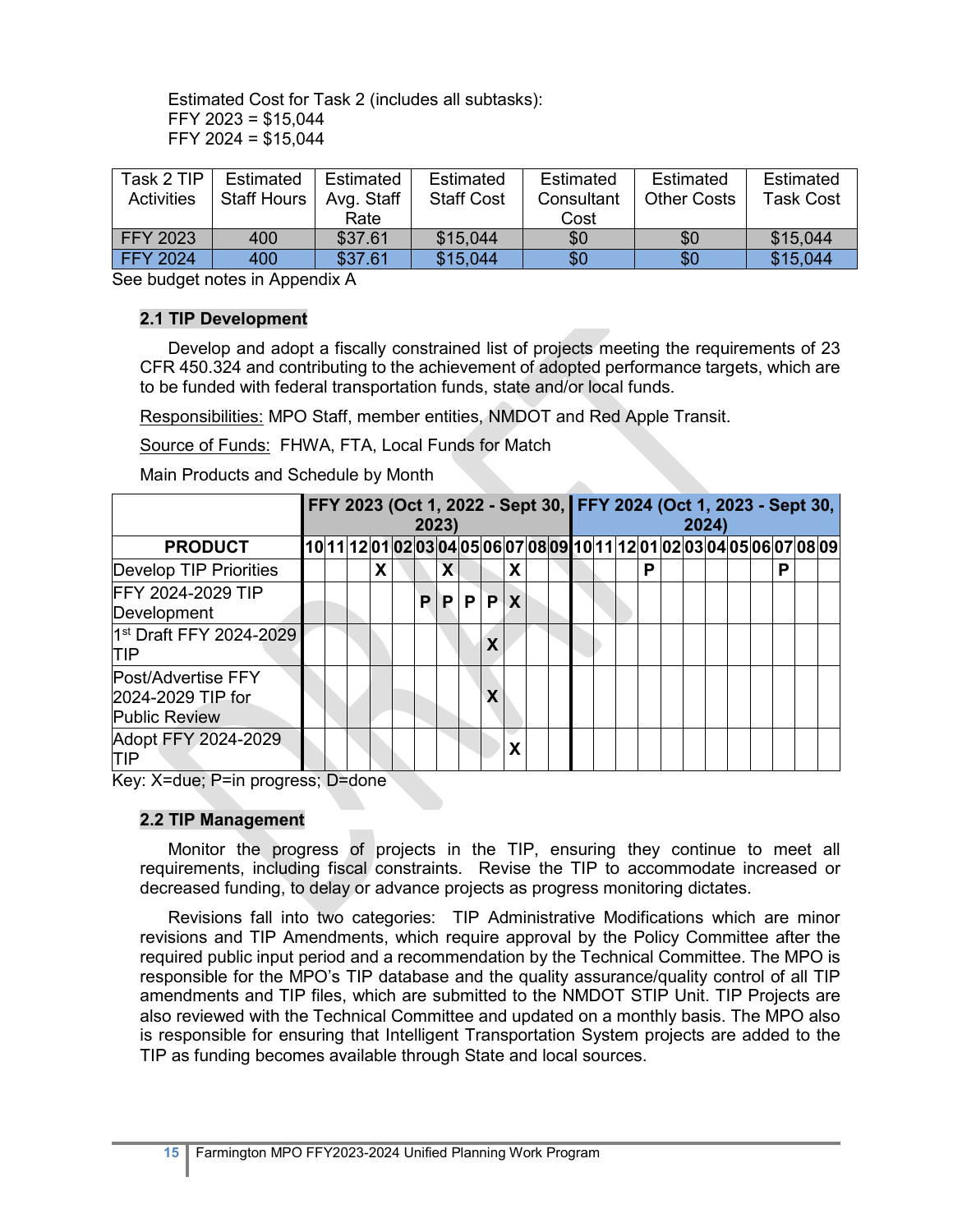Responsibilities: MPO staff manages the TIP and processes TIP Administrative Modifications signed by the MPO Officer. TIP Amendments are processed upon recommendation/approval by the local entities, NMDOT, and Red Apple Transit. MPO Staff submits amendments, certifications to NMDOT via the eSTIP Program.

Source of Funds: FHWA, FTA, Local Funds for Match

Main Products and Schedule by Month

|                                        |   |                                                                                                                                                                                                   |   |  |           | 2023) |  |   |   |  |                           |              |   |  |   |  |           | 2024) |   |   |   | FFY 2023 (Oct 1, 2022 - Sept 30, FFY 2024 (Oct 1, 2023 - Sept 30, |
|----------------------------------------|---|---------------------------------------------------------------------------------------------------------------------------------------------------------------------------------------------------|---|--|-----------|-------|--|---|---|--|---------------------------|--------------|---|--|---|--|-----------|-------|---|---|---|-------------------------------------------------------------------|
| <b>PRODUCT</b>                         |   |                                                                                                                                                                                                   |   |  |           |       |  |   |   |  |                           |              |   |  |   |  |           |       |   |   |   |                                                                   |
| Updates on Existing TIP<br>Projects    |   | 10  11  12  01  02  03  04  05  06  07  08  09  10  11  12  01  02  03  04  05  06  07  08  09 <br>$x x x x x x x x x x x x x x x x x x x x x x x x x x $<br>X<br>X<br>X<br>X<br>$\mathbf x$<br>X |   |  |           |       |  |   |   |  |                           |              |   |  |   |  |           |       |   |   |   |                                                                   |
| <b>TIP Modifications</b>               | X |                                                                                                                                                                                                   |   |  |           |       |  |   |   |  |                           |              |   |  |   |  |           |       |   |   | X |                                                                   |
| Call for amendments                    |   |                                                                                                                                                                                                   | X |  |           | X     |  |   | X |  |                           | $\mathbf{X}$ |   |  | X |  |           | X     |   | χ |   |                                                                   |
| <b>TC consider TIP</b><br>Amendment(s) | X |                                                                                                                                                                                                   |   |  | X         |       |  | X |   |  | $\boldsymbol{\mathsf{x}}$ |              | X |  |   |  |           |       | X |   | X |                                                                   |
| PC adopt TIP<br>Amendment(s)           | X |                                                                                                                                                                                                   |   |  | X         |       |  | X |   |  | X                         |              | X |  |   |  |           |       | χ |   | χ |                                                                   |
| Add ITS Projects to TIP                |   |                                                                                                                                                                                                   |   |  | As needed |       |  |   |   |  |                           |              |   |  |   |  | As needed |       |   |   |   |                                                                   |

Key: X=due; P=in progress; D=done

## **2.3 Annual Project Listing and Obligation Report**

In accordance with 23 CFR 450.332 the MPO shall prepare an annual report (no later than 90 days following the end of the program year on September  $30<sup>th</sup>$  on the status of projects in that program year's TIP and the status of the obligation of the funds programmed in that year.

Responsibilities: MPO Staff, local entities, NMDOT and Red Apple Transit.

Source of Funds: FHWA, FTA, Local Funds for Match

Main Products and Schedule by Month

|                                                 | FFY 2023 (Oct 1, 2022 - Sept 30, FFY 2024 (Oct 1, 2023 - Sept 30, |              |  | 2023) |  |  |  |   |  | 2024) |  |  |                                                                          |
|-------------------------------------------------|-------------------------------------------------------------------|--------------|--|-------|--|--|--|---|--|-------|--|--|--------------------------------------------------------------------------|
| <b>PRODUCT</b>                                  |                                                                   |              |  |       |  |  |  |   |  |       |  |  | [10 11 12 01 02 03 04 05 06 07 08 09 10 11 12 01 02 03 04 05 06 07 08 09 |
| 1 <sup>st</sup> Draft Annual Project<br>Listing |                                                                   | $\checkmark$ |  |       |  |  |  | Χ |  |       |  |  |                                                                          |
| <b>Final Annual Project</b><br>Listing          |                                                                   |              |  |       |  |  |  |   |  |       |  |  |                                                                          |

Key: X=due; P=in progress; D=done

#### **Task 3 - General Development and Data Collection/Analysis**

This consists of general planning activities, data collection, socioeconomic projections, mapping services, traffic forecasting, development review, and local assistance.

Estimated Cost for Task 3 (includes all subtasks): FFY 2023 = \$86,415 FFY 2024 = \$86,415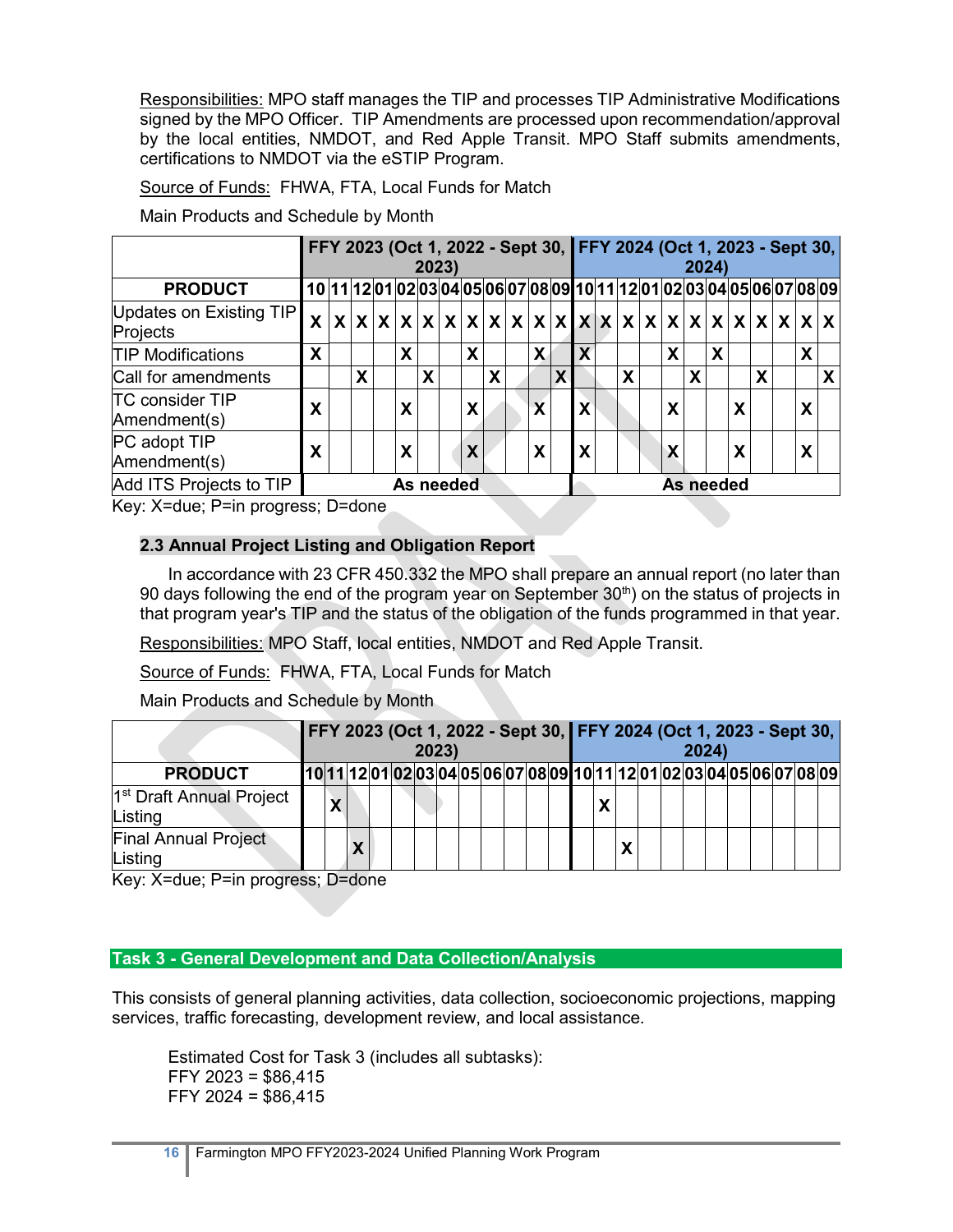| Task 3<br>Gen Dev Data<br>Collection/Anal<br>vsis | Estimated<br><b>Staff Hours</b> | Estimated<br>Avg. Staff<br>Rate | Estimated<br><b>Staff Cost</b> | Estimated<br>Consultant<br>Cost | Estimated<br>Other<br>Costs | Estimated<br>Task Cost |
|---------------------------------------------------|---------------------------------|---------------------------------|--------------------------------|---------------------------------|-----------------------------|------------------------|
| <b>FFY 2023</b>                                   | 1500                            | \$37.61                         | \$56,415                       | \$0                             | \$30,000                    | \$86,415               |
| <b>FFY 2024</b>                                   | 1500                            | \$37.61                         | \$56,415                       | \$0                             | \$30,000                    | \$86,415               |

See budget notes in Appendix A

#### **3.1 Traffic Counting and Reporting**

NMDOT annually collects and processes traffic data for routine monitoring of the transportation network. Counts are collected on major roads in the FMPO region (Aztec, Bloomfield, Farmington, Kirtland, and San Juan County) All counts are reviewed to confirm they meet the Highway Performance Monitoring System standards of FHWA and the NMDOT State Traffic Monitoring Standards.

Counts may include speed, directional volume data, and vehicle classification. Data is archived and logged into the traffic counts database and shared with local agencies for use in transportation planning activities and may be used by the MPO in analyzing system performance. NMDOT has transitioned to the use of Transportation Data Management Software whereby the data will be uploaded onto a web-based system. All reports and analyses are made available to member agencies and the general public. Counts can be viewed via an online interactive map on the MPO website.

Responsibilities: MPO staff, NMDOT, MPO entities, and other agencies as necessary.

Source of Funds: FHWA, Local Funds for Match

Main Products and Schedule by Month

|                                                     |  |  | FFY 2023 (Oct 1, 2022 - Sept 30, FFY 2024 (Oct 1, 2023 - Sept 30,<br>2023) |  |  |           |  |  | 2024 |  |  |     |
|-----------------------------------------------------|--|--|----------------------------------------------------------------------------|--|--|-----------|--|--|------|--|--|-----|
| <b>PRODUCT</b>                                      |  |  | [10 11 12 01 02 03 04 05 06 07 08 09 10 11 12 01 02 03 04 05 06 07 08 09   |  |  |           |  |  |      |  |  |     |
| <b>Retrieve Traffic Count</b><br>Data from NMDOT    |  |  |                                                                            |  |  | X X       |  |  |      |  |  | X X |
| <b>Maintain Online Traffic</b><br><b>Counts Map</b> |  |  |                                                                            |  |  | As needed |  |  |      |  |  |     |

Key: X=due; P=in progress; D=done

#### **3.2 Travel Demand Model Maintenance**

The MPO currently uses VISUM as its travel demand modeling program. Model runs are conducted upon request by various agencies and for development of the Metropolitan Transportation Plan (MTP) and the Transportation Improvement Program (TIP).. FMPO has a traffic software checkout policy allowing FMPO entities and other public agencies to check out the updated software.

Responsibilities: MPO staff and other agencies as necessary

Source of Funds: FHWA, FTA, Local Funds for Match

Main Products and Schedule by Month

|                            | FFY 2023 (Oct 1, 2022 - Sept<br>(30, 2023) | $\textsf{FFT}$ 2024 (Oct 1, 2023 - Sept<br>30, 2024                   |
|----------------------------|--------------------------------------------|-----------------------------------------------------------------------|
| <b>PRODUCT</b>             |                                            | 10 11 2 01 02 03 04 05 06 07 08 09 10 11 2 01 02 03 04 05 06 07 08 09 |
| Data Collection Activities |                                            | As needed.                                                            |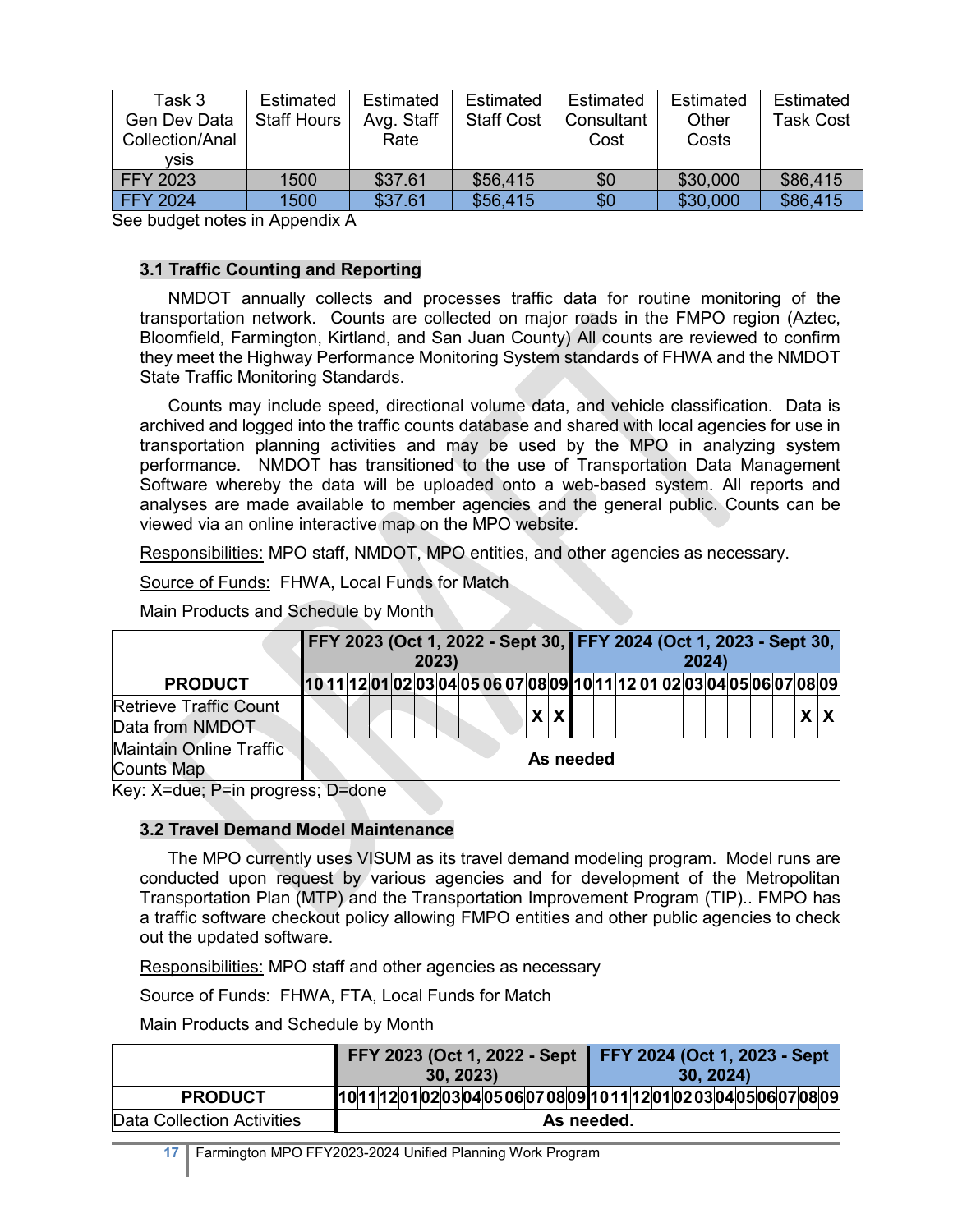| Model                         |  |  |  |  |  |  |            |  | $\mathbf{v}$ |   |  |  |  |
|-------------------------------|--|--|--|--|--|--|------------|--|--------------|---|--|--|--|
| Calibration/Update/Validation |  |  |  |  |  |  |            |  | $\mathbf{A}$ | ↗ |  |  |  |
| Model Runs                    |  |  |  |  |  |  | As needed. |  |              |   |  |  |  |

Key: X=due; P=in progress; D=done

## **3.3 Software Upgrades**

MPO staff periodically purchases software which serves its planning functions. Software purchased may include traffic demand modeling, GIS, design software for complete streets and other visioning projects and desktop publishing.

Responsibilities: MPO staff and other agencies as necessary

Source of Funds: FHWA, FTA, Local Funds for Match, Local Non-Matching Funds

Main Products and Schedule by Month

|                                   |       | FFY 2023 (Oct 1, 2022 - Sept 30, FFY 2024 (Oct 1, 2023 - Sept 30,       |
|-----------------------------------|-------|-------------------------------------------------------------------------|
|                                   | 2023) | 2024)                                                                   |
| <b>PRODUCT</b>                    |       | 10 11 12 01 02 03 04 05 06 07 08 09 10 11 12 01 02 03 04 05 06 07 08 09 |
| Software                          |       | As needed.                                                              |
| Purchases/Upgrades                |       |                                                                         |
| Key: X=due: P=in progress: D=done |       |                                                                         |

Key: X=due; P=in progress; D=done

## **3.4 GIS Data Development and Maintenance**

Provide Geographic Information Systems (GIS) maps and data in support of transportation planning within the metropolitan planning area. This may include GIS analytical and cartographic support for the planning products, performance target setting, scenario planning and other technical studies, and maintaining system maps.

Responsibilities: MPO staff and other agencies as necessary

Source of Funds: FHWA, FTA, Local Funds for Match, Local Non-Matching Funds

Main Products and Schedule by Month

|                                           |  |  | 2023) |  |  |  |  |  | 2024 |  |  | FFY 2023 (Oct 1, 2022 - Sept 30, FFY 2024 (Oct 1, 2023 - Sept 30,       |
|-------------------------------------------|--|--|-------|--|--|--|--|--|------|--|--|-------------------------------------------------------------------------|
| <b>PRODUCT</b>                            |  |  |       |  |  |  |  |  |      |  |  | 10 11 12 01 02 03 04 05 06 07 08 09 10 11 12 01 02 03 04 05 06 07 08 09 |
| <b>GIS Data Collection &amp;</b><br>Maint |  |  |       |  |  |  |  |  |      |  |  |                                                                         |

Key: X=due; P=in progress; D=done

## **3.5 Data Collection and Reporting Activities**

Staff collects, maintains, and analyzes data from various sources that results in informed recommendations, performance target setting, reporting/monitoring, and planning implementation. Staff provides data and forecasts for transportation planning purposes for use by member entities, state and federal agencies. Sources may include demographic and socioeconomic data for the metropolitan planning area,), transit ridership, crash data, and other bicycle and/or pedestrian activities not currently tracked.

Responsibilities: MPO Staff, local entities, and other agencies as necessary

Source of Funds: FHWA, FTA, Local Funds for Match, Local Non-Matching Funds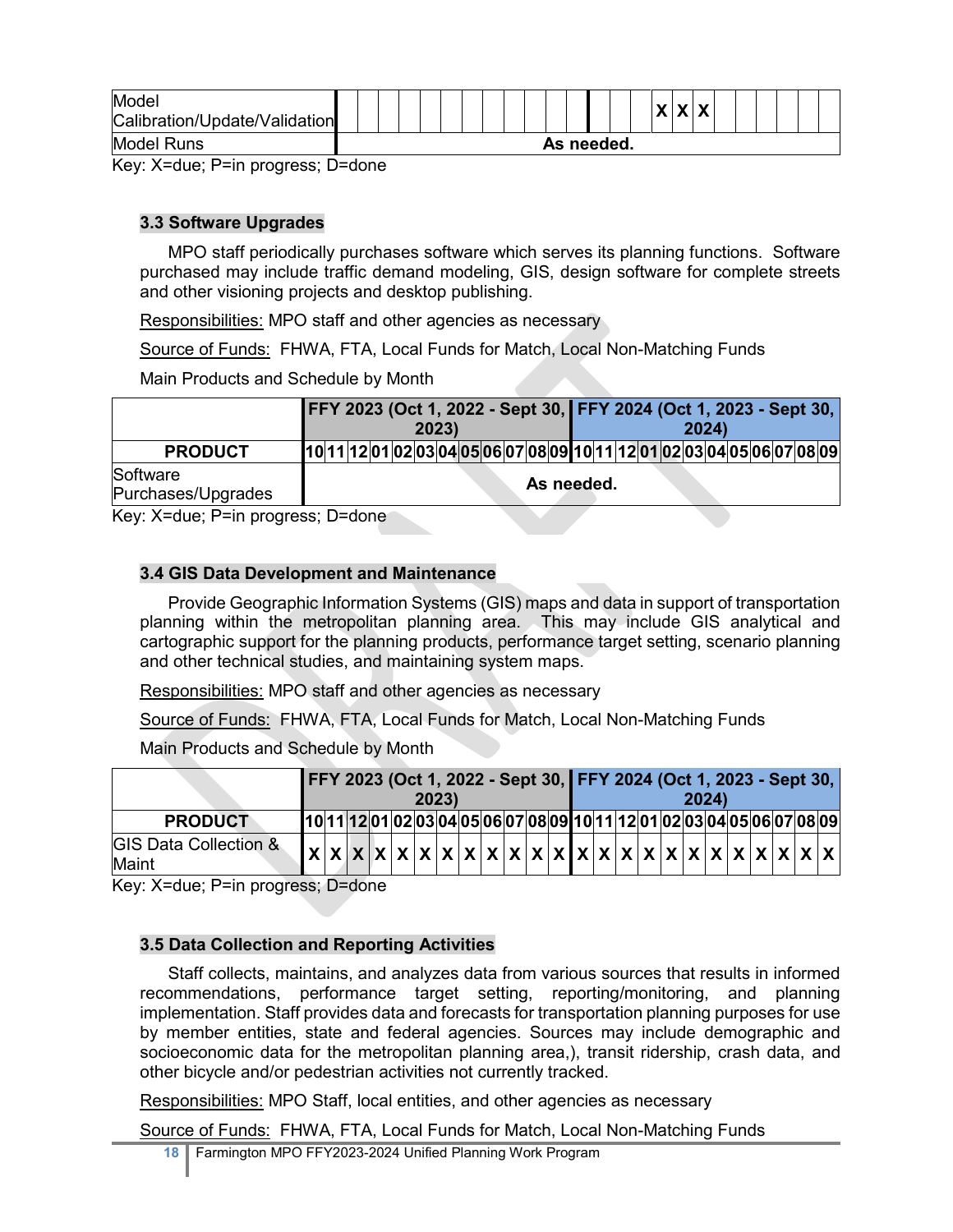Main Products and Schedule by Month

|                                     |                           | FFY 2023 (Oct 1, 2022 - Sept 30, FFY 2024 (Oct 1, 2023 - Sept 30,       |                    | 2023) |  |  |  |   |  |                    | 2024) |  |  |  |
|-------------------------------------|---------------------------|-------------------------------------------------------------------------|--------------------|-------|--|--|--|---|--|--------------------|-------|--|--|--|
| <b>PRODUCT</b>                      |                           | 10 11 12 01 02 03 04 05 06 07 08 09 10 11 12 01 02 03 04 05 06 07 08 09 |                    |       |  |  |  |   |  |                    |       |  |  |  |
| Demographic &<br>socioeconomic data |                           |                                                                         | Ongoing as needed. |       |  |  |  |   |  | Ongoing as needed. |       |  |  |  |
| <b>Bike/Pedestrian Counts</b>       |                           |                                                                         | As needed.         |       |  |  |  |   |  | As needed.         |       |  |  |  |
| Crash Data Reporting                | $\boldsymbol{\mathsf{X}}$ |                                                                         |                    |       |  |  |  | X |  |                    |       |  |  |  |

Key: X=due; P=in progress; D=done

## **3.6 Planning Consultation and Local Transportation Planning Assistance**

The MPO will review the work of local agencies in the development of the transportation element of their comprehensive plans and other planning documents, as requested. The MPO will assist member local agencies, and NMDOT with reviews of development plans of regional significance and with traffic forecasts as requested. Plans will be reviewed for consistency with the MTP, TIP, and other pertinent planning documents and plans

MPO staff will assist local agencies with grant applications where possible, as well as progressing capital improvement projects funded in the TIP through the project development process, certification process, and the process for the obligation of funds.

This subtask also includes routine, cooperative planning efforts with NMDOT, FHWA, FTA, other federal agencies, tribal governments, municipalities, Red Apple Transit, natural resource agencies, and other similar agencies.

Responsibilities: MPO staff and other agencies as necessary.

Source of Funds: FHWA, FTA, Local Funds for Match

Main Products and Schedule by Month

|                                          |    | FFY 2023 (Oct 1, 2022 - Sept 30, 2023)                               |                    | FFY 2024 (Oct 1, 2023 - Sept<br>30, 2024) |  |
|------------------------------------------|----|----------------------------------------------------------------------|--------------------|-------------------------------------------|--|
| <b>PRODUCT</b>                           | 10 | 11 12 01 02 03 04 05 06 07 08 09 10 11 12 01 02 03 04 05 06 07 08 09 |                    |                                           |  |
| Transp. Element<br>In Plans              |    | As requested and as MPO resources allow.                             |                    |                                           |  |
| <b>Capital Project</b><br>Assistance     |    | As requested and as initiated by the TIP coordinator.                |                    |                                           |  |
| Development<br><b>Reviews</b>            |    |                                                                      | Ongoing as needed. |                                           |  |
| <b>Traffic Count</b><br><b>Inquiries</b> |    |                                                                      | As requested.      |                                           |  |

Key: X=due; P=in progress; D=done

## **Task 4 - Transportation Planning**

This may include the development, writing and monitoring of the long-range Metropolitan Transportation Plan (MTP), travel forecasting, coordinating with the state's long-range transportation plan and other studies. It also includes Intelligent Transportation Systems (ITS) planning, safety analyses, and other short to medium range planning activities.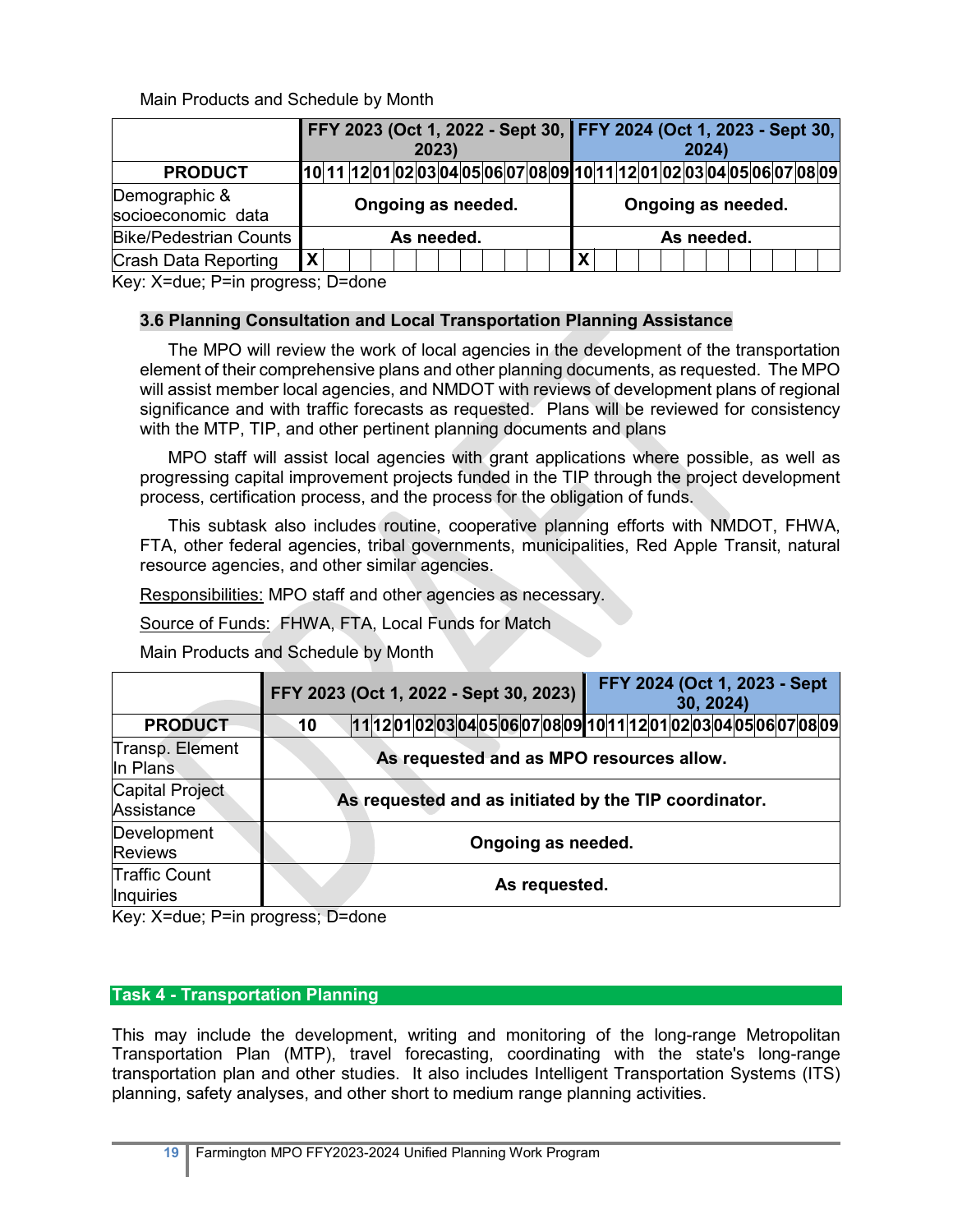Estimated Cost for Task 4 (includes all subtasks): FFY 2023 = \$81,415 FFY 2024 = \$81,415

| Task 4          | Estimated          | Estimated  | Estimated         | Estimated  | Estimated | Estimated |
|-----------------|--------------------|------------|-------------------|------------|-----------|-----------|
| Trans.          | <b>Staff Hours</b> | Ave. Staff | <b>Staff Cost</b> | Consultant | Other     | Task Cost |
| Planning        |                    | Rate       |                   | Cost       | Costs     |           |
| FFY 2023        | 1500               | \$37.61    | \$56,415          | \$25,000   |           | \$81,415  |
| <b>FFY 2024</b> | 1500               | \$37.61    | \$56,415          | \$25,000   |           | \$81.415  |

See budget notes in Appendix A

#### **4.1 Metropolitan Transportation Plan (MTP)**

The Metropolitan Transportation Plan (MTP) forms the basis for all transportation planning and projects within the metropolitan planning area. The MTP covers all modes of transportation that may serve the current and future needs of the region. The plan conforms to federal regulations as set forth in 23 CFR 450.

As required by the FAST Act, the MTP needs to be updated every five years and may be amended, as necessary. The FMPO adopted the 2045 Metropolitan Transportation Plan in September 2020.

Staff will work to implement the goals, projects, and performance targets identified in the plan, as well as present the document to any interested stakeholders and the general public.

Responsibilities: MPO staff serves as the lead.

Source of Funds: FHWA, FTA, Local Funds for Match

Main Products and Schedule by Month

|                                              |  |  |  | 2023) |  |  |                              |  |  | 2024) |  | FFY 2023 (Oct 1, 2022 - Sept 30, FFY 2024 (Oct 1, 2023 - Sept 30,       |  |  |
|----------------------------------------------|--|--|--|-------|--|--|------------------------------|--|--|-------|--|-------------------------------------------------------------------------|--|--|
| <b>PRODUCT</b>                               |  |  |  |       |  |  |                              |  |  |       |  | 10 11 12 01 02 03 04 05 06 07 08 09 10 11 12 01 02 03 04 05 06 07 08 09 |  |  |
| Cont. Public<br><b>Participation Process</b> |  |  |  |       |  |  | This is an ongoing activity. |  |  |       |  |                                                                         |  |  |
| <b>MTP Amendments</b>                        |  |  |  |       |  |  | As needed.                   |  |  |       |  |                                                                         |  |  |

Key: X=due; P=in progress; D=done

#### **4.2 Safety Analysis and Planning**

In accordance with 23 CFR 490, the MPOs are required to adopt safety performance targets annually no later than the end of February. MPOs have the option of adopting the state of New Mexico's safety targets, or setting their own.

**Responsibilities:** MPO staff, member entities, consultant(s).

Source of Funds: FHWA, FTA, Local Funds for Match

Main Products and Schedule by Month

|                |       | FFY 2023 (Oct 1, 2020 - Sept 30, FFY 2024 (Oct 1, 2023 - Sept 30,       |
|----------------|-------|-------------------------------------------------------------------------|
|                | 2023) | 2024)                                                                   |
| <b>PRODUCT</b> |       | 10 11 12 01 02 03 04 05 06 07 08 09 10 11 12 01 02 03 04 05 06 07 08 09 |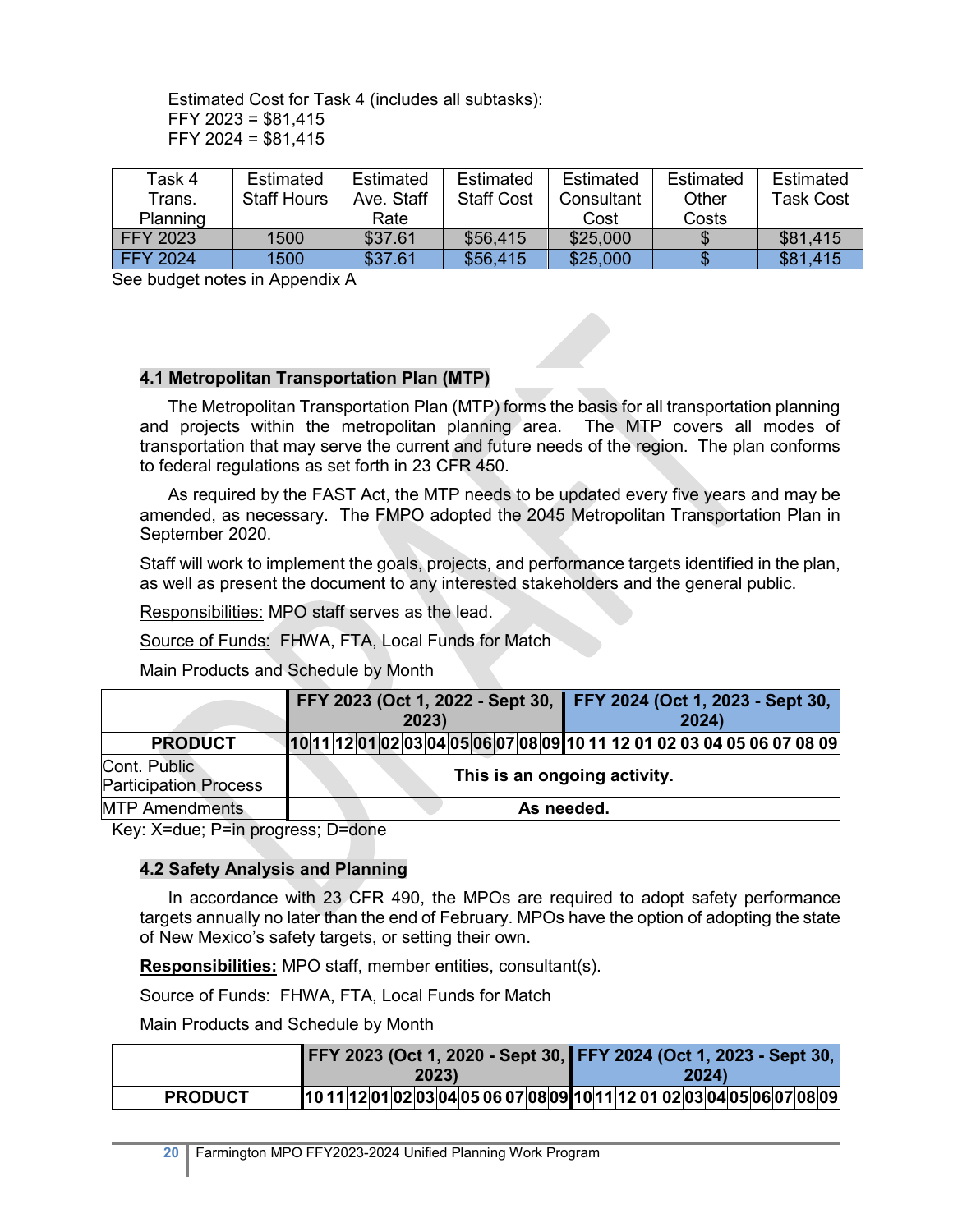|  | Safety Performance<br>Targets Review,<br>Adoption |  |  |  | $\mathbf{v}$ |  |  |  |  |  |  |  |  |  | Ð |  | $\mathbf{v}$<br>" |  |  |  |  |  |  |  |
|--|---------------------------------------------------|--|--|--|--------------|--|--|--|--|--|--|--|--|--|---|--|-------------------|--|--|--|--|--|--|--|
|--|---------------------------------------------------|--|--|--|--------------|--|--|--|--|--|--|--|--|--|---|--|-------------------|--|--|--|--|--|--|--|

Key: X=due; P=in progress; D=done

#### **4.3 Bike and Pedestrian Planning/Complete Streets**

This task includes tasks related to Bike and Pedestrian Planning, including work towards implementing and updating the regional Bicycle and Pedestrian Plan, completed in 2019.

Additionally, work for this task can draw from the bicycle and pedestrian chapter of the 2045 MTP, which includes recommendations and action items.

The Technical Committee may recommend updating the Complete Streets Design Guidelines periodically.

Additionally, this task will contribute to implementing the carbon reduction program established in the IIJA.

Responsibilities: MPO staff

Source of Funds: FHWA, FTA, Local Funds for Match

Main Products and Schedule by Month

|                                                           |  |  | 2023) |  | FFY 2023 (Oct 1, 2022 - Sept 30, FFY 2024 (Oct 1, 2023 - Sept 30,        |  |           |  |  | 2024) |  |  |  |
|-----------------------------------------------------------|--|--|-------|--|--------------------------------------------------------------------------|--|-----------|--|--|-------|--|--|--|
| <b>PRODUCT</b>                                            |  |  |       |  | [10 11 12 01 02 03 04 05 06 07 08 09 10 11 12 01 02 03 04 05 06 07 08 09 |  |           |  |  |       |  |  |  |
| Implementation<br>assistance                              |  |  |       |  |                                                                          |  | As needed |  |  |       |  |  |  |
| <b>Complete Streets</b><br>Design Guideline<br>amendments |  |  |       |  |                                                                          |  | As needed |  |  |       |  |  |  |
| <b>Bike Ped Plan Update</b>                               |  |  |       |  |                                                                          |  |           |  |  |       |  |  |  |

Key: X=due; P=in progress; D=done

#### **4.4 Transit System Studies**

The MPO assists Red Apple Transit in its efforts to provide efficient bus service throughout the MPO area. The City of Farmington, together with its sub-contractor, operates Red Apple Transit. The MPO assists the Red Apple Transit in funding, where possible, with specific longrange planning studies, developing surveys, hub studies and other transit related activities. The MPO will coordinate with Red Apple Transit regarding any required Transit Asset Management (TAM) and transit safety performance target setting. As part of the Ladders of Opportunity, transit studies will identify transportation connectivity gaps in accessing essential services such as health care, employment, schools/education, and recreation. Resulting plans will encourage infrastructure development and operational solutions that provide the public and underserved populations adequate access to mentioned essential services.

Responsibilities: MPO serves as lead in coordination with member agencies, regional transit providers, possible consultants, and NMDOT.

Source of Funds: FTA, Local Funds for Match

Main Products and Schedule by Month

|       | FFY 2023 (Oct 1, 2022 - Sept 30, FFY 2024 (Oct 1, 2023 - Sept 30, |
|-------|-------------------------------------------------------------------|
| 2023) | <b>2024</b> )                                                     |

**21** Farmington MPO FFY2023-2024 Unified Planning Work Program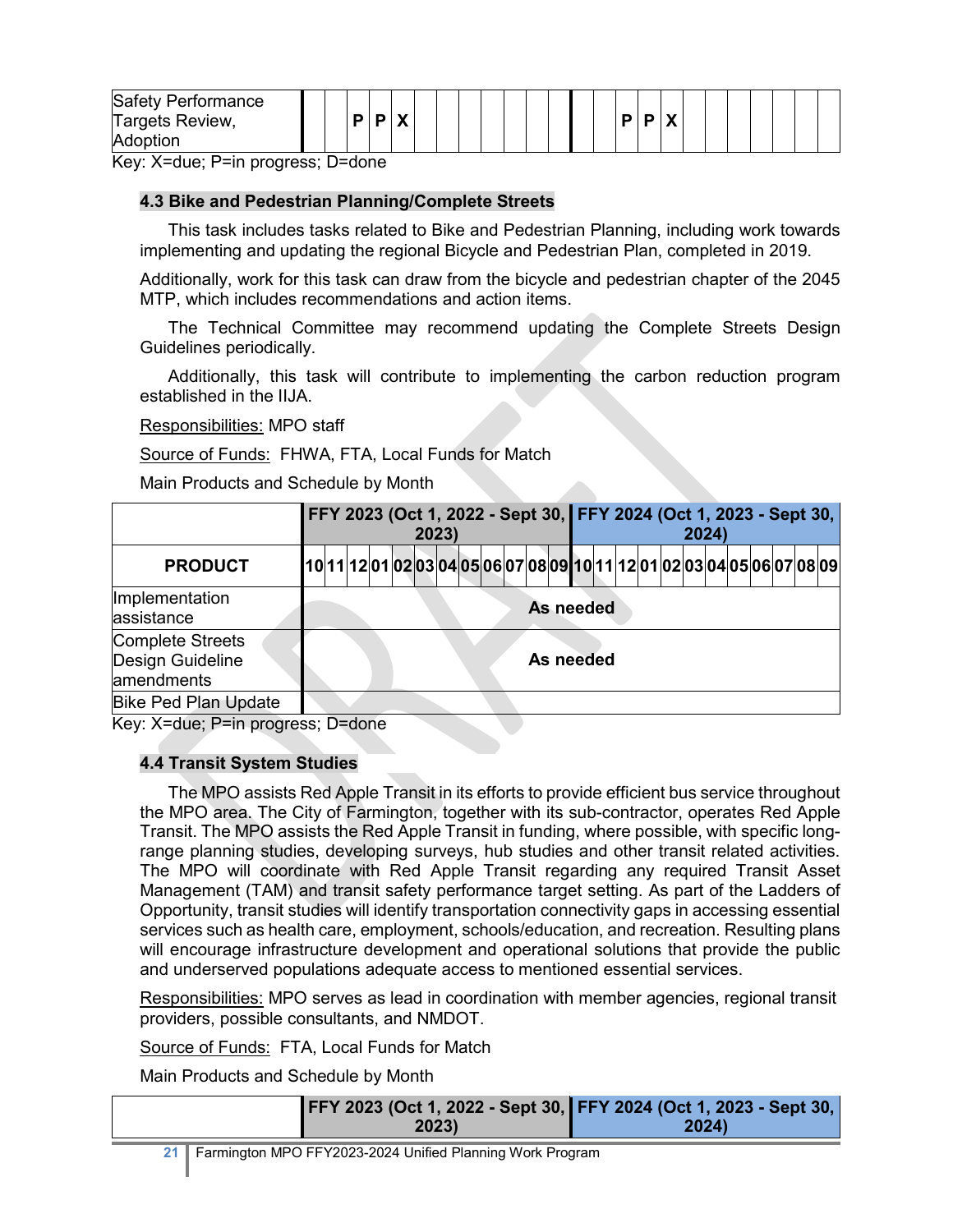| <b>PRODUCT</b>               | $10 11 12 01 02 03 04 05 06 07 08 09 10 11 12 01 02 03 04 05 06 07 08 09$ |                          |
|------------------------------|---------------------------------------------------------------------------|--------------------------|
| <b>Funding for Red Apple</b> | As funding allows and as                                                  | As funding allows and as |
| <b>Studies</b>               | needed.                                                                   | needed.                  |
| Development of Surveys       | As needed.                                                                | As needed.               |

Key: X=due; P=in progress; D=done

## **4.5 Planning Support**

The FMPO is available to provide technical support and undertake planning studies (including scenario planning) to assist member entities in coordinating land use and transportation. Support could include, but is not limited to, how transportation relates to the built environment by, for example, analyzing density, zoning, environmental constraints, utilities, infrastructure, and travel demand. There are funds budgeted for consulting services to assist in providing this support to member governments.

Responsibilities: MPO, member entities, regional transit providers, possible consultants, and NMDOT.

Source of Funds: FHWA, FTA, Local Funds for Match

Main Products and Schedule by Month

|                           | FFY 2023 (Oct 1, 2022 - Sept 30, FFY 2024 (Oct 1, 2023 - Sept 30,<br>2023) | 2024)         |
|---------------------------|----------------------------------------------------------------------------|---------------|
| <b>PRODUCT</b>            | 10 11 12 01 02 03 04 05 06 07 08 09 10 11 12 01 02 03 04 05 06 07 08 09    |               |
| <b>Technical training</b> | As needed.                                                                 | As needed.    |
| Data Collection           | As needed.                                                                 | As needed.    |
| Scenario development      | As requested.                                                              | As requested. |

Key: X=due; P=in progress; D=done

## **4.6 Access Management Plan**

The MPO will review the AMP in FFY2023 with the Technical Committee to determine if an update is needed.

Responsibilities: MPO staff, member entities, with consultation by NMDOT.

Source of Funds: FHWA, FTA, Local Funds for Match

Main Products and Schedule by Month

|                                 | <b>FFY 2023 (Oct 1, 2022 - Sept 30,</b>                                 |  |            | 2023) |  |  |  |  |  | 30,2024)   |  | FFY 2024 (Oct 1, 2023 - Sept |  |  |
|---------------------------------|-------------------------------------------------------------------------|--|------------|-------|--|--|--|--|--|------------|--|------------------------------|--|--|
| <b>PRODUCT</b>                  | 10 11 12 01 02 03 04 05 06 07 08 09 10 11 12 01 02 03 04 05 06 07 08 09 |  |            |       |  |  |  |  |  |            |  |                              |  |  |
| Review/Update the<br><b>AMP</b> |                                                                         |  | As needed. |       |  |  |  |  |  | As needed. |  |                              |  |  |

Key: X=due; P=in progress; D=done

## **Task 5 - Special Studies and Activities**

This task covers transportation planning activities that do not fall under the categories above. These are plans and projects which are important to the entities and the MPO and address the transportation planning needs of the communities within the MPO.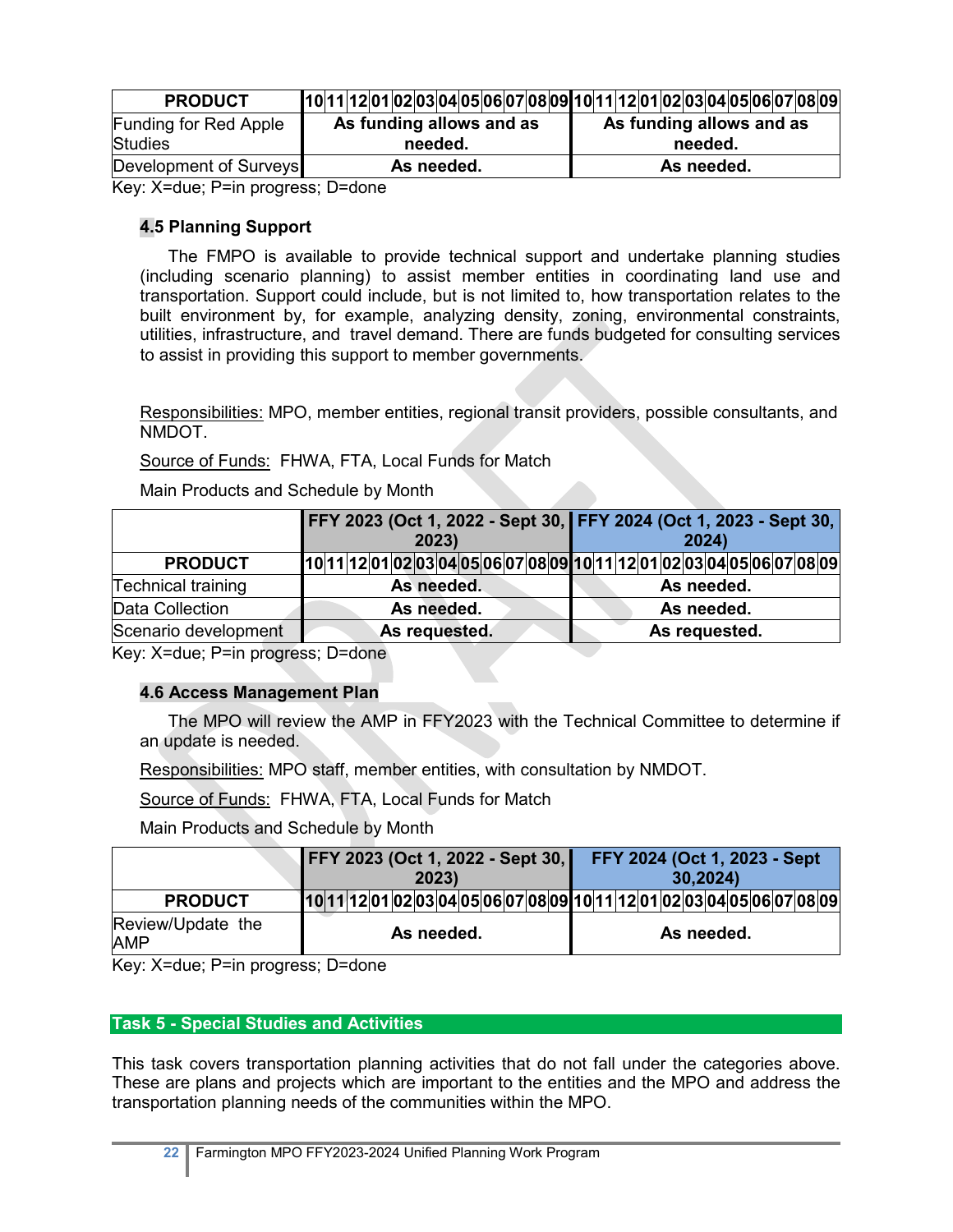Estimated Cost for Task 5 (includes all subtasks): FFY 2023 = \$12,787 FFY 2024 = \$12,787

| Task 5<br>Special<br>Studies &<br><b>Activities</b> | Estimated<br><b>Staff Hours</b> | Estimated<br>Ave. Staff<br>Rate | Estimated<br><b>Staff Cost</b> | Estimated<br>Consultant<br>Cost | Estimated<br>Other<br>Costs | Estimated<br><b>Task Cost</b> |
|-----------------------------------------------------|---------------------------------|---------------------------------|--------------------------------|---------------------------------|-----------------------------|-------------------------------|
| <b>FFY 2023</b>                                     | 340                             | \$37.61                         | \$12,787                       | \$0                             | \$0                         | \$12,787                      |
| <b>FFY 2024</b>                                     | 340                             | \$37.61                         | \$12,787                       | \$0                             | \$0                         | \$12,787                      |

See budget notes in Appendix A

## **5.1 Public Health Planning and Collaboration**

Integrate a public health component into transportation planning. Emphasize the benefits of using alternative modes of travel and personal active transportation to reduce the growing incidents of chronic disease.

#### Staff Activities:

- Develop partnerships and alliances with Public and Community Health agency staff and advocates in furthering active transportation initiatives
- Coordinate events and promotional activities that encourage walking, cycling and transit
- Identify and review existing studies, data and information relevant to the public health and to the FMPO planning area that may support active transportation. Work with public health agencies to develop strategies that promote active transportation

### Source of Funds: FHWA, FTA, Local Funds for Match

Main Products and Schedule by Month

|                                             | FFY 2023 (Oct 1, 2022 - Sept 30, FFY 2024 (Oct 1, 2023 - Sept 30,<br>2024)<br>2023) |
|---------------------------------------------|-------------------------------------------------------------------------------------|
| <b>PRODUCT</b>                              | [10 11 12 01 02 03 04 05 06 07 08 09 10 11 12 01 02 03 04 05 06 07 08 09            |
| Public Health<br>Partnership<br>Development | Ongoing.                                                                            |
| <b>Event Coordination</b>                   | As needed.                                                                          |
| Studies, Forums and<br><b>Strategies</b>    | As needed.                                                                          |

Key: X=due; P=in progress; D=done

#### **5.2 Stormwater Management**

Support and encourage the integration of storm-water management principles and best practices into street design standards to reduce (or mitigate) the pollutant impacts of both pervious and impervious transportation surfaces. It is acknowledged that the member entities are dealing with this issue daily and it is ultimately their responsibility to meet federal requirements. However, the MPO will provide support, resources, and expertise where possible, in particular when stormwater may impact federal-aid roadways.

#### Staff Activities:

- Host webinars and meetings for member entities to learn and discuss best practices
- Support educational opportunities and the sharing of knowledge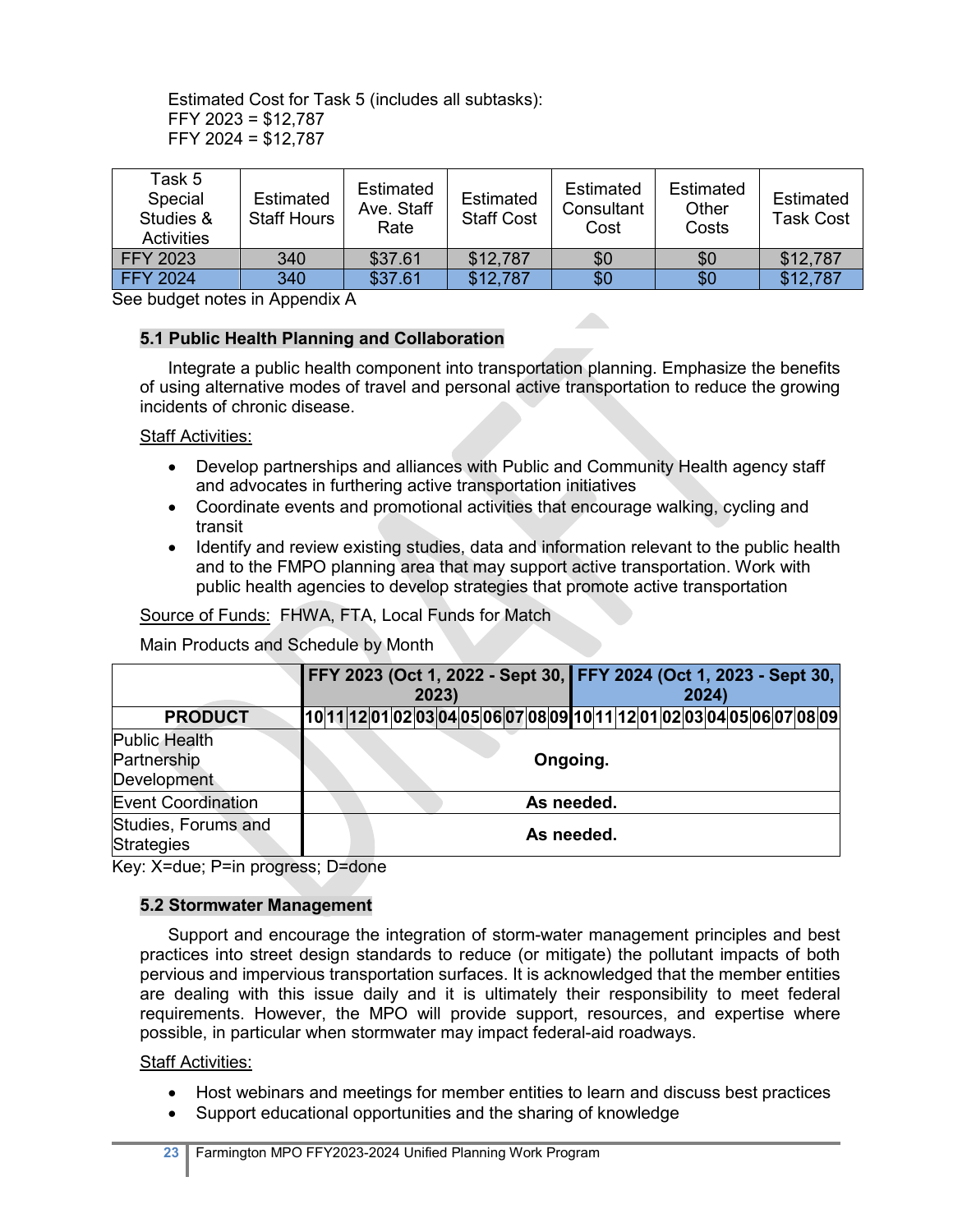• Work with member entities, regional governments, and NMDOT on implementation of policies and best-practices

Source of Funds: FHWA, FTA, Local Funds for Match

Main Products and Schedule by Month

|                    |  |  | FFY 2023 (Oct 1, 2022 - Sept 30, FFY 2024 (Oct 1, 2023 - Sept 30,       | 2023) |  |  |         |  |  | 2024) |  |  |  |
|--------------------|--|--|-------------------------------------------------------------------------|-------|--|--|---------|--|--|-------|--|--|--|
| <b>PRODUCT</b>     |  |  | 10 11 12 01 02 03 04 05 06 07 08 09 10 11 12 01 02 03 04 05 06 07 08 09 |       |  |  |         |  |  |       |  |  |  |
| Staff education    |  |  |                                                                         |       |  |  | Ongoing |  |  |       |  |  |  |
| Education/outreach |  |  |                                                                         |       |  |  | Ongoing |  |  |       |  |  |  |

Key: X=due; P=in progress; D=done

## **5.3 Travel and Tourism**

Integrate transportation planning and tourism activities to foster economic development and resiliency.

Staff Activities:

- Provide support and promote tourism in the region
- Work with member entities and local agencies, business chambers, economic development boards to extend resources and skills
- Coordinate with regional entities outside of the MPO on transportation projects that provide connectivity and infill gaps
- Work with member entities, the Convention and Visitors Bureau, the Outdoor Recreation Industry Initiative (O.R.I.I), and other area GIS resources to develop and publish an online regional bicycle and pedestrian map that can be downloaded to apps on smartphones. Data and analysis for this can be drawn from the 2019 bicycle/pedestrian plan as well as the relevant section of the 2045 MTP.

Source of Funds: FHWA, FTA, Local Funds for Match

Main Products and Schedule by Month

|                                                             |  |  |                   | 2023) |  |  |         |  |  |  | 2024) |  |  | FFY 2023 (Oct 1, 2022 - Sept 30, FFY 2024 (Oct 1, 2023 - Sept 30,       |
|-------------------------------------------------------------|--|--|-------------------|-------|--|--|---------|--|--|--|-------|--|--|-------------------------------------------------------------------------|
| <b>PRODUCT</b>                                              |  |  |                   |       |  |  |         |  |  |  |       |  |  | 10 11 12 01 02 03 04 05 06 07 08 09 10 11 12 01 02 03 04 05 06 07 08 09 |
| Staff education                                             |  |  |                   |       |  |  | Ongoing |  |  |  |       |  |  |                                                                         |
| Development of online<br>bike & ped map                     |  |  | P P P P P P P P X |       |  |  |         |  |  |  |       |  |  |                                                                         |
| Coordinate w/ regional<br>governments and<br>tourism boards |  |  |                   |       |  |  | Ongoing |  |  |  |       |  |  |                                                                         |

Key: X=due; P=in progress; D=done

## **5.4 Regional Models of Cooperation**

Ensure a regional approach to transportation planning by promoting cooperation and coordination across Transit Agencies, MPO and State boundaries to improve the effectiveness of transportation decision-making as it relates to project delivery, congestion management, safety, freight, livability and commerce across boundaries. Where applicable, partner with NMDOT and RTPOs to conduct transportation planning in nonmetropolitan areas.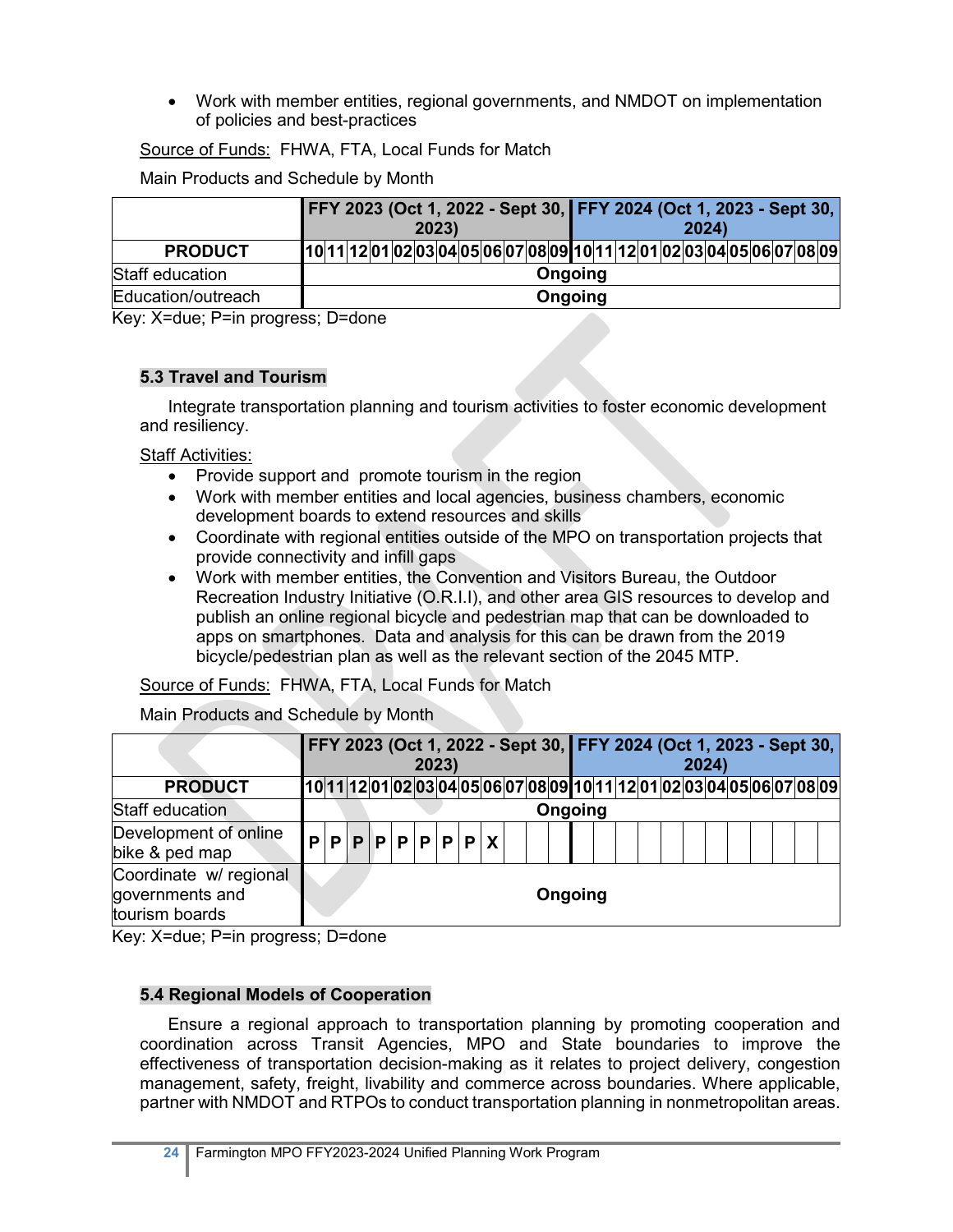### Staff Activities:

- Attend planning meetings, coordinate presentations and planning activities and best practices
- Coordinate long-range transportation projects, such as identifying regional trail opportunities, transit gaps, and other multi-modal projects

## Source of Funds: FHWA, FTA, Local Funds for Match

Main Products and Schedule by Month

|                                             | FFY 2023 (Oct 1, 2022 - Sept 30, FFY 2024 (Oct 1, 2023 - Sept 30,       | 2023) |  |         |  | 2024) |  |  |
|---------------------------------------------|-------------------------------------------------------------------------|-------|--|---------|--|-------|--|--|
| <b>PRODUCT</b>                              | 10 11 12 01 02 03 04 05 06 07 08 09 10 11 12 01 02 03 04 05 06 07 08 09 |       |  |         |  |       |  |  |
| Staff meetings,<br>presentations            |                                                                         |       |  | Ongoing |  |       |  |  |
| Coordinate long-range<br>projects and plans |                                                                         |       |  | Ongoing |  |       |  |  |

Key: X=due; P=in progress; D=done

## **5.5 Housing Coordination**

**Encourage and promote the safe and efficient management, operation, and development of surface transportation systems that will better connect housing and employment**

**Staff Activities:**

**• Attend planning meetings, coordinate presentations and planning activities and best practices**

- **Consult with local officials responsible for housing as part of the planning process**
- **Promote consistency between transportation improvements and local housing patterns, as well as planned growth and economic development patterns**
- **Add assumed distribution of population and housing to a list of recommended components to be included in optional scenarios developed for consideration as part of development of the metropolitan transportation plan**
- **Provide affordable housing organizations a reasonable opportunity to comment on the metropolitan transportation plan**

#### Source of Funds: FHWA, FTA, Local Funds for Match

Main Products and Schedule by Month

|                | FFY 2023 (Oct 1, 2022 - Sept 30, FFY 2024 (Oct 1, 2023 - Sept 30,       |       |
|----------------|-------------------------------------------------------------------------|-------|
|                | 2023)                                                                   | 2024) |
| <b>PRODUCT</b> | 10 11 12 01 02 03 04 05 06 07 08 09 10 11 12 01 02 03 04 05 06 07 08 09 |       |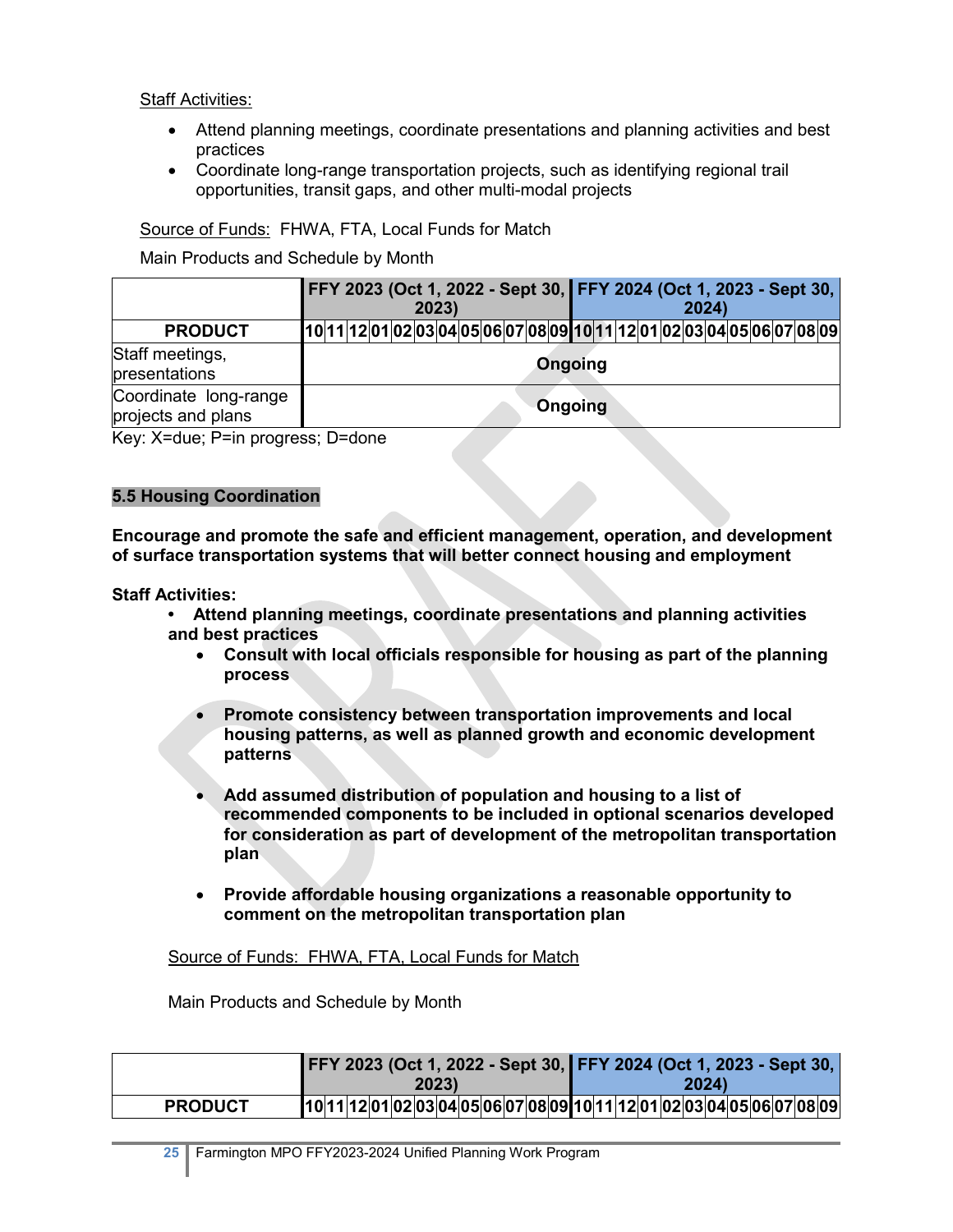| Staff meetings,<br>presentations            | Ongoing |
|---------------------------------------------|---------|
| Coordinate long-range<br>projects and plans | Ongoing |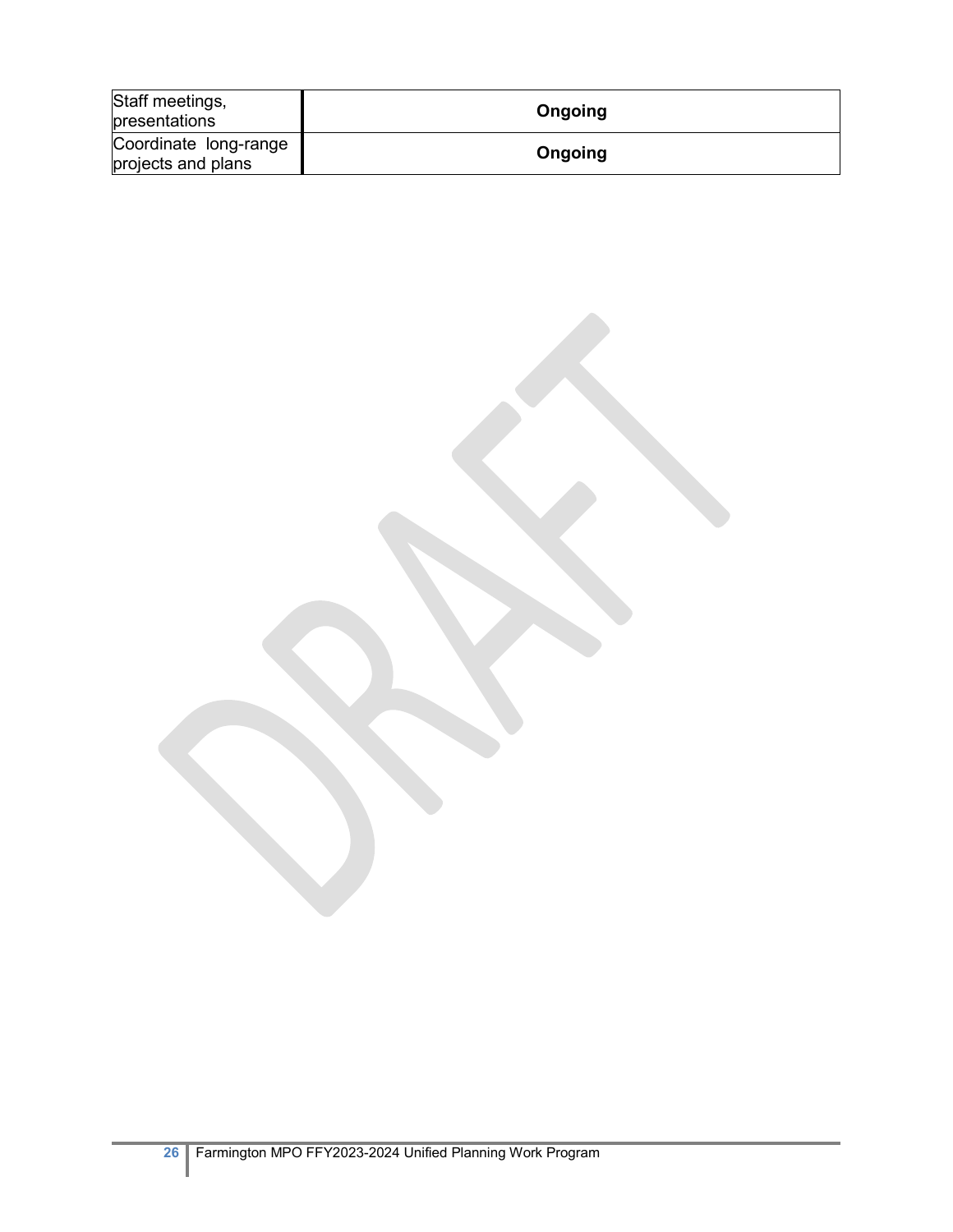**Appendices**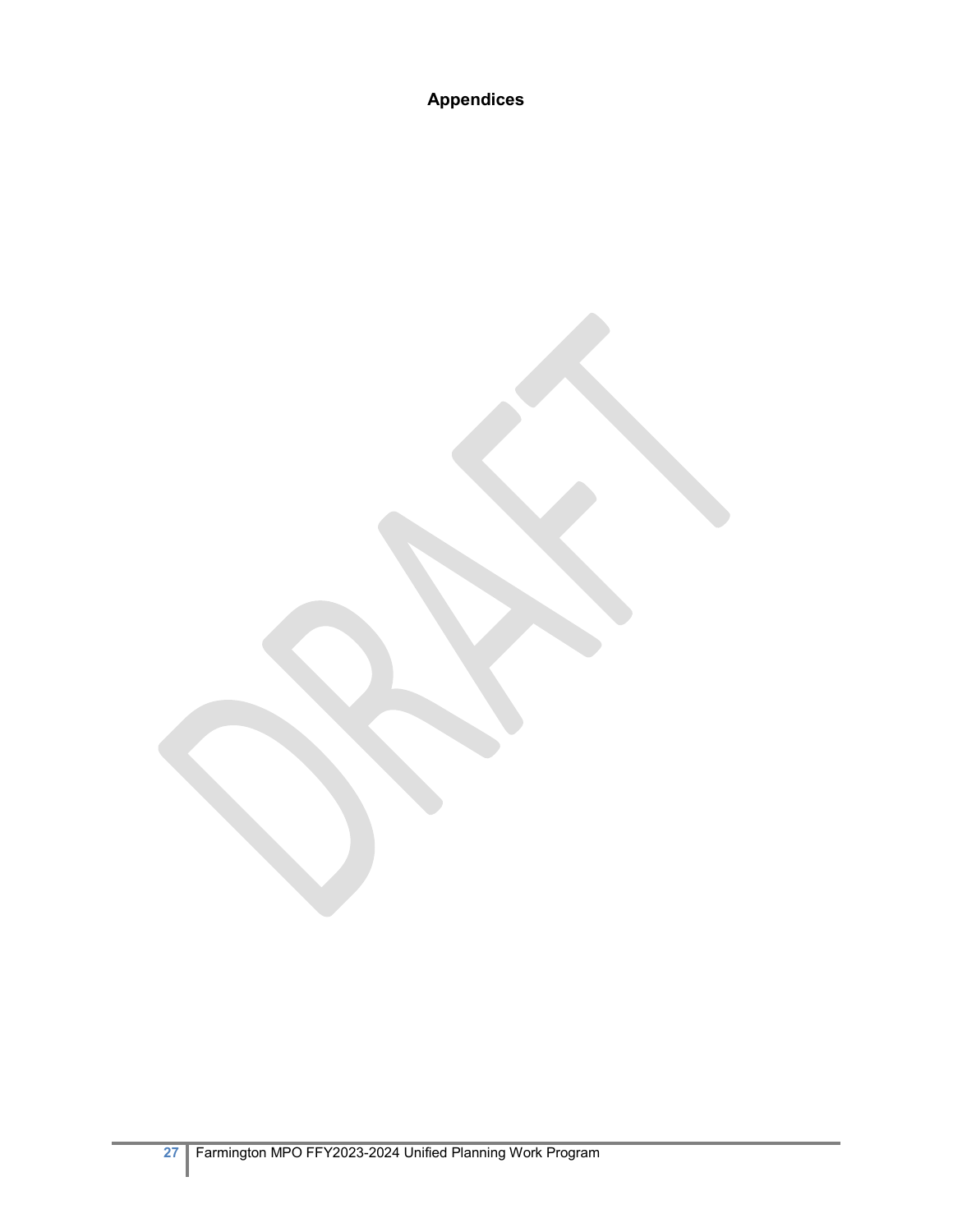# **Appendix A – Budget Summary – Financial Resources Available**

|                                       | <b>Estimated</b> | <b>Actual FFY2023</b> | FFY2022 Carry      | FFY2021 Carry Over |                                       | <b>Estimated FFY2024</b> | <b>Actual FFY2024</b> | FFY2023 Carry      | FFY2022 Carry Over |
|---------------------------------------|------------------|-----------------------|--------------------|--------------------|---------------------------------------|--------------------------|-----------------------|--------------------|--------------------|
| <b>Fund Source</b>                    | FFY2023 Budget   | <b>Budget Spent</b>   | <b>Over Amount</b> | Amount             | <b>Fund Source</b>                    | <b>Budget</b>            | <b>Budget Spent</b>   | <b>Over Amount</b> | Amount             |
| FHWA PL - Federal Share               | \$230,251.00     |                       |                    |                    | FHWA PL - Federal Share               | \$230,251.00             |                       |                    |                    |
| FHWA PL - Required Match              | \$39,237.00      |                       |                    |                    | FHWA PL - Required Match              | \$39,237.00              |                       |                    |                    |
| <b>FHWA PL - Total</b>                | \$269,488.00     |                       |                    |                    | <b>FHWA PL - Total</b>                | \$269.488.00             |                       |                    |                    |
|                                       |                  |                       |                    |                    |                                       |                          |                       |                    |                    |
| FTA 5303 - Federal Share              | 59,509.00        |                       |                    |                    | FTA 5303 - Federal Share              | 59,509.00<br>Š.          |                       |                    |                    |
| FTA 5303 - Required Match             | 14,877.25        |                       |                    |                    | FTA 5303 - Required Match             | 14,877.25<br>Ŝ           |                       |                    |                    |
| FTA 5303 - Total                      | 74,386.25        |                       |                    |                    | FTA 5303 - Total                      | 74,386.25                |                       |                    |                    |
|                                       |                  |                       |                    |                    |                                       |                          |                       |                    |                    |
| <b>Total MPO Budget</b>               | 343,874.25<br>Ŝ  |                       |                    |                    | <b>Total MPO Budget</b>               | Ŝ<br>343,874.25          |                       |                    |                    |
|                                       |                  |                       |                    |                    |                                       |                          |                       |                    |                    |
| Local Match PL (Planning)*            |                  |                       |                    |                    | Local Match PL (Planning)*            |                          |                       |                    |                    |
| Aztec (7%)                            | 2,746.59<br>Ś    |                       |                    |                    | Aztec (7%)                            | 2,746.59<br>.Ŝ           |                       |                    |                    |
| Bloomfield (8%)                       | Ś<br>3,138.96    |                       |                    |                    | Bloomfield (8%)                       | 3,138.96<br>Ŝ            |                       |                    |                    |
| Farmington (48%)                      | Ŝ<br>18,833.76   |                       |                    |                    | Farmington (48%)                      | Ŝ<br>18,833.76           |                       |                    |                    |
| Kirtland (1%)                         | Ś<br>392.37      |                       |                    |                    | Kirtland (1%)                         | 392.37<br>Ŝ              |                       |                    |                    |
| SJ County (36%)                       | Ś<br>14,125.32   |                       |                    |                    | SJ County (36%)                       | Ŝ<br>14,125.32           |                       |                    |                    |
| Local Match Total PL Planning *       | -Ś.<br>39,237.00 |                       |                    |                    | Local Match Total PL Planning *       | Ŝ<br>39,237.00           |                       |                    |                    |
|                                       |                  |                       |                    |                    |                                       |                          |                       |                    |                    |
| Local Match 5303 (Transit)*           |                  |                       |                    |                    | Local Match 5303 (Transit)*           |                          |                       |                    |                    |
| Aztec (7%)                            | Ś<br>1,041.41    |                       |                    |                    | <b>Aztec</b> (7%)                     | 1,041.41<br>Ŝ            |                       |                    |                    |
| Bloomfield (8%)                       | Ŝ<br>1,190.18    |                       |                    |                    | Bloomfield (8%)                       | Ŝ<br>1,190.18            |                       |                    |                    |
| Farmington (48%)                      | Ś<br>7,141.08    |                       |                    |                    | Farmington (48%)                      | Ŝ<br>7,141.08            |                       |                    |                    |
| Kirtland (1%)                         | Ś<br>148.77      |                       |                    |                    | Kirtland (1%)                         | 148.77<br>Š              |                       |                    |                    |
| SJ County (36%)                       | Ś<br>5,355.81    |                       |                    |                    | SJ County (36%)                       | Ŝ<br>5.355.81            |                       |                    |                    |
| Local Match Total 5303 (Transit)*     | Ŝ<br>14,877.25   |                       |                    |                    | Local Match Total 5303 (Transit)*     | 14,877.25<br>-Ś          |                       |                    |                    |
|                                       |                  |                       |                    |                    |                                       |                          |                       |                    |                    |
| Total Local Match Planning + Transit* |                  |                       |                    |                    | Total Local Match Planning + Transit* |                          |                       |                    |                    |
| Aztec (7%)                            | 3,788.00<br>Ś    |                       |                    |                    | Aztec (7%)                            | 3,788.00<br>Ŝ            |                       |                    |                    |
| Bloomfield (8%)                       | Š<br>4,329.14    |                       |                    |                    | Bloomfield (8%)                       | 4,329.14<br>.Ŝ           |                       |                    |                    |
| Farmington (48%)                      | Ś<br>25,974.84   |                       |                    |                    | Farmington (48%)                      | Š.<br>25,974.84          |                       |                    |                    |
| Kirtland (1%)                         | Ś<br>541.14      |                       |                    |                    | Kirtland (1%)                         | 541.14<br>.Ŝ             |                       |                    |                    |
| SJ County (36%)                       | Ŝ<br>19,481.13   |                       |                    |                    | SJ County (36%)                       | .Ŝ<br>19,481.13          |                       |                    |                    |
| Local Match Total                     | Ŝ<br>54,114.25   |                       |                    |                    | <b>Local Match Total</b>              | 54,114.25                |                       |                    |                    |
|                                       |                  |                       |                    |                    |                                       |                          |                       |                    |                    |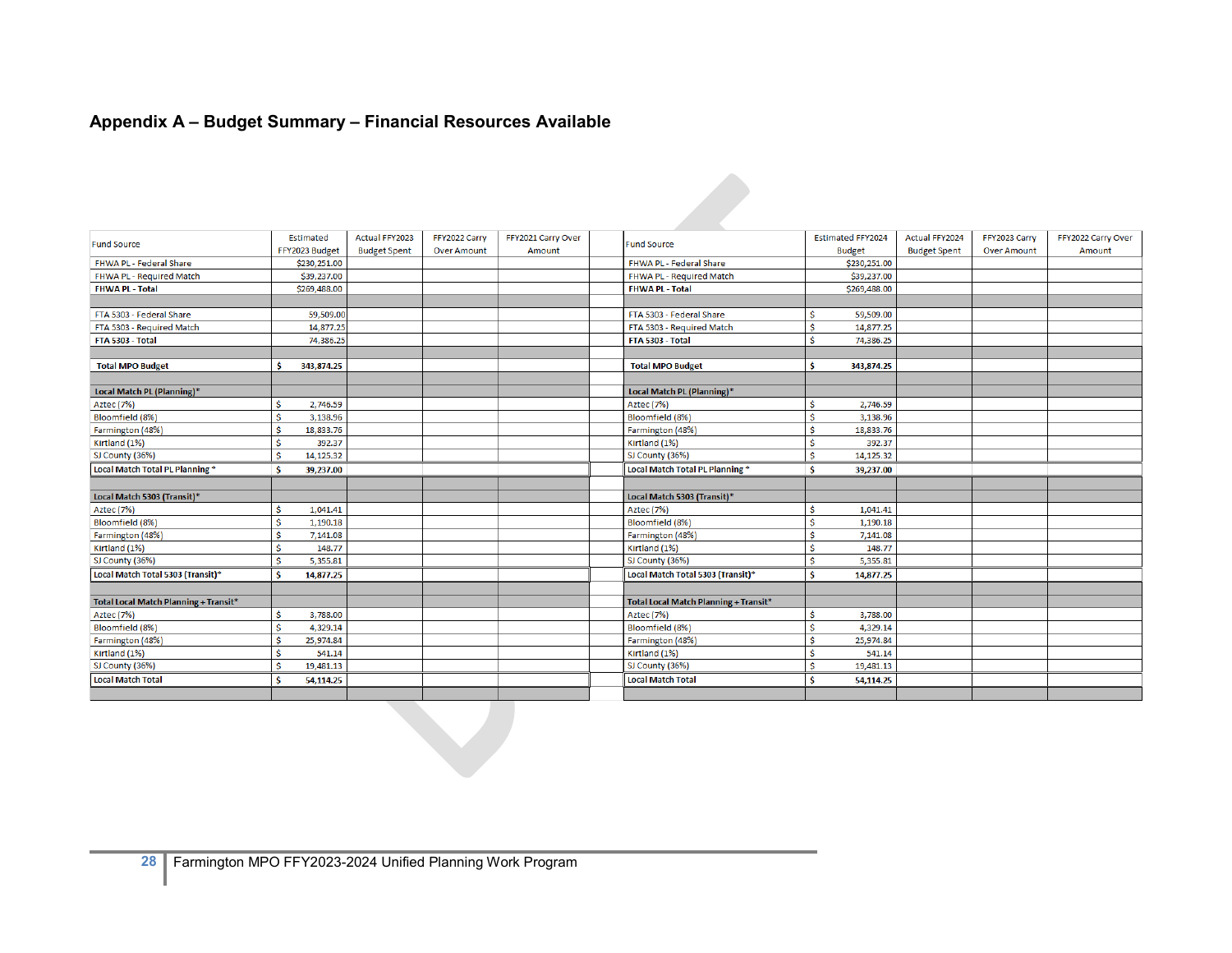## **Appendix A – Budget Summary – Proposed Expenditures and Total Funds**

| <b>FFY2023</b>                            | <b>Estimated</b><br><b>Task Costs</b> | <b>Estimated</b><br><b>Total MPO Funds</b> |
|-------------------------------------------|---------------------------------------|--------------------------------------------|
| Task 1 Program Admin & Management         | \$144,025                             |                                            |
| Task 2 Transportation Improvement Program | \$15,044                              |                                            |
| Task 3 Gen Dev. Data Collection/Analysis  | \$86,415                              |                                            |
| <b>Task 4 Transportation Planning</b>     | \$81,415                              |                                            |
| Task 5 Special Studies & Activities       | \$12,787                              |                                            |
| <b>Total</b>                              | \$339,686                             | \$343,874                                  |
|                                           |                                       |                                            |
| <b>FFY2024</b>                            | <b>Estimated</b><br><b>Task Costs</b> | <b>Estimated Total</b><br><b>MPO Funds</b> |
| Task 1 Program Admin & Management         | \$144,025                             |                                            |
| Task 2 Transportation Improvement Program | \$15,044                              |                                            |
| Task 3 Gen Dev. Data Collection/Analysis  | \$86,415                              |                                            |
| <b>Task 4 Transportation Planning</b>     | \$81,415                              |                                            |
| Task 5 Special Studies & Activities       | \$12,787                              |                                            |

#### Budget Notes

Estimated Avg. Staff Rate represents an estimate of hourly wages and benefits for the MPO Officerand two Associate Planner positions for FFY2023 and FFY 2024.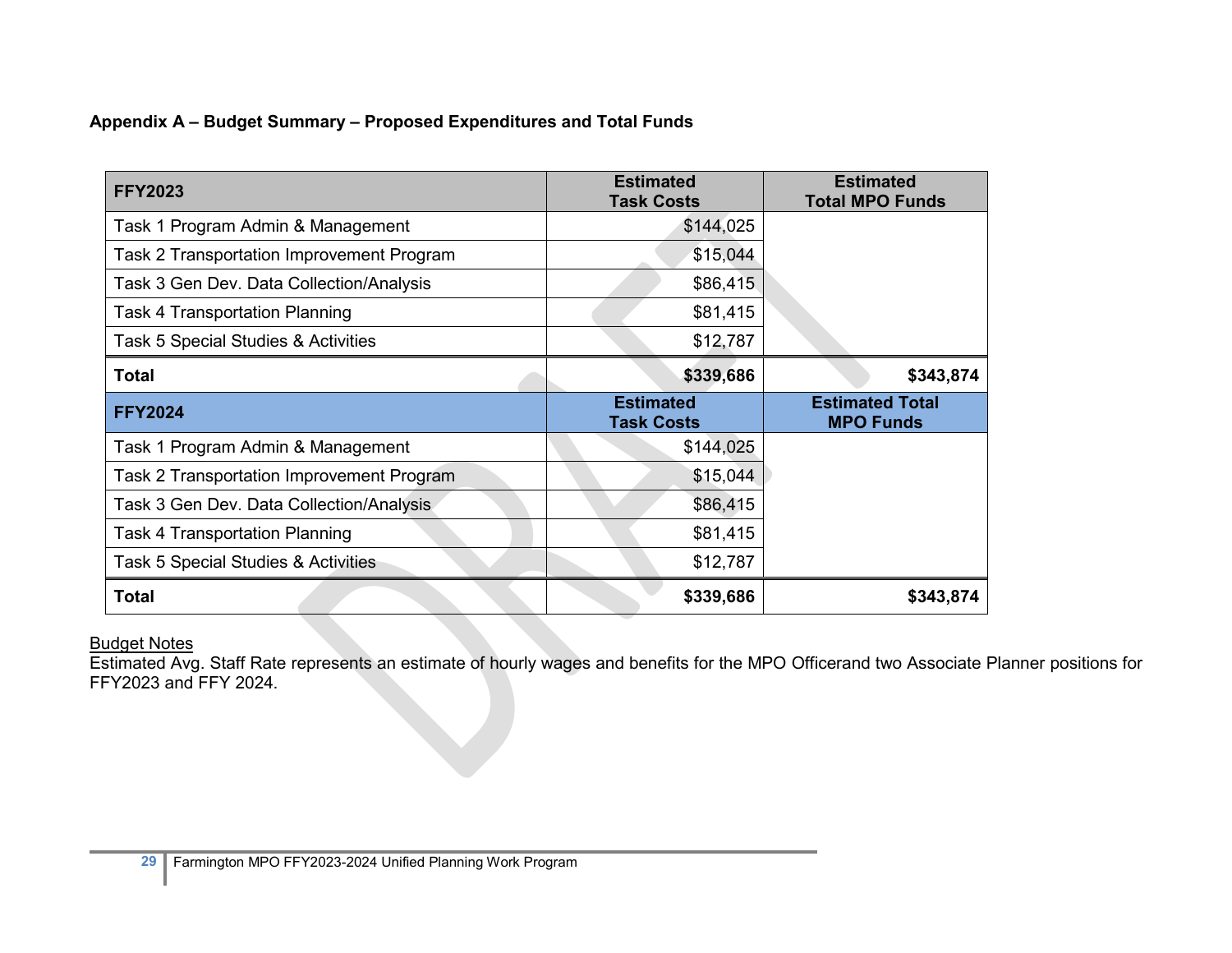Appendix B – Farmington Metropolitan Planning Organization Boundary Map

# **Farmington Metropolitan Planning Organization**

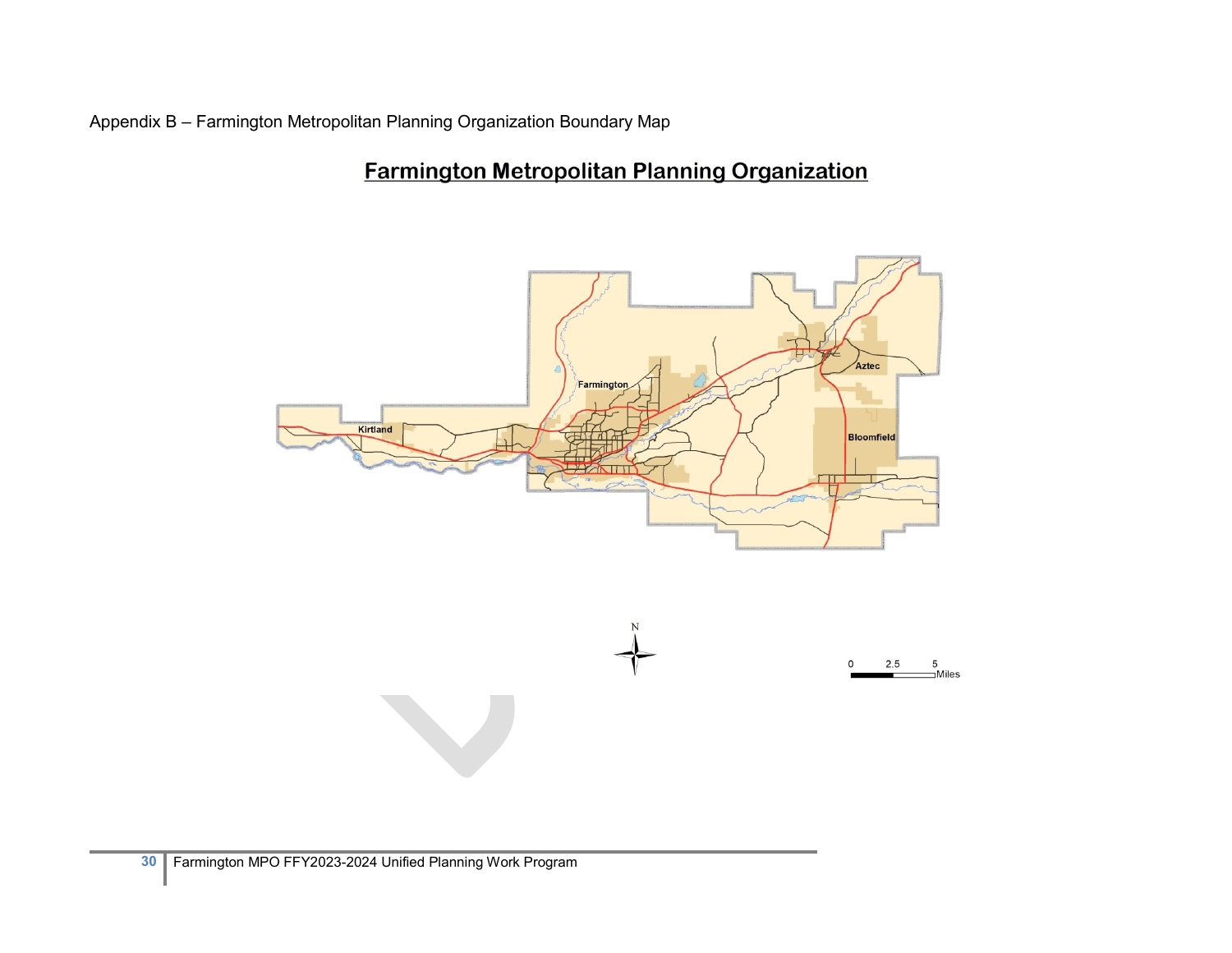| <b>Subtask</b>                                                                         | Consultant/<br>Vendor | <b>Est. Total</b><br>Cost              | <b>Description</b>                                                                                   | <b>Notes</b>                        |
|----------------------------------------------------------------------------------------|-----------------------|----------------------------------------|------------------------------------------------------------------------------------------------------|-------------------------------------|
| 1.1 Program Support and<br>Administration                                              | varies                | \$50,000<br>(\$25,000<br>/year)        | Office overhead,<br>vehicle, fuel,<br>software,<br>telephone,<br>postage, etc.                       | FFY2023<br>&<br>FFY2024             |
| 1.4 Public Participation                                                               | varies                | \$10,000<br>(\$5,000<br>$/$ year)      | Advertising, legal<br>notices                                                                        | FFY2023<br>&<br>FFY2024             |
| 1.6 Staff Training and<br><b>Professional Development</b>                              | varies                | \$40,000<br>(\$20,000/<br>year)        | Registration,<br>membership<br>dues, travel, etc.                                                    | FFY2023<br>&<br>FFY2024             |
| 3.2 Traffic Model<br>Maintenance, Data<br>Visualization and Mapping<br><b>Services</b> | varies                | \$60,000<br>$($30,000/\gamma)$<br>ear) | The MPO seeks<br>to improve its<br>ability to model<br>traffic and display<br>transportation<br>data | FFY2023<br>$\mathcal{R}$<br>FFY2024 |
| 4. Transportation Planning                                                             | Varies                | \$50,000<br>(\$25,000/y<br>ear)        | Special<br>transportation<br>studies, as<br>necessary                                                | <b>FFY 2023</b><br>&<br>FFY2024     |

## **Appendix C - Consultant and Vendor Services Summary**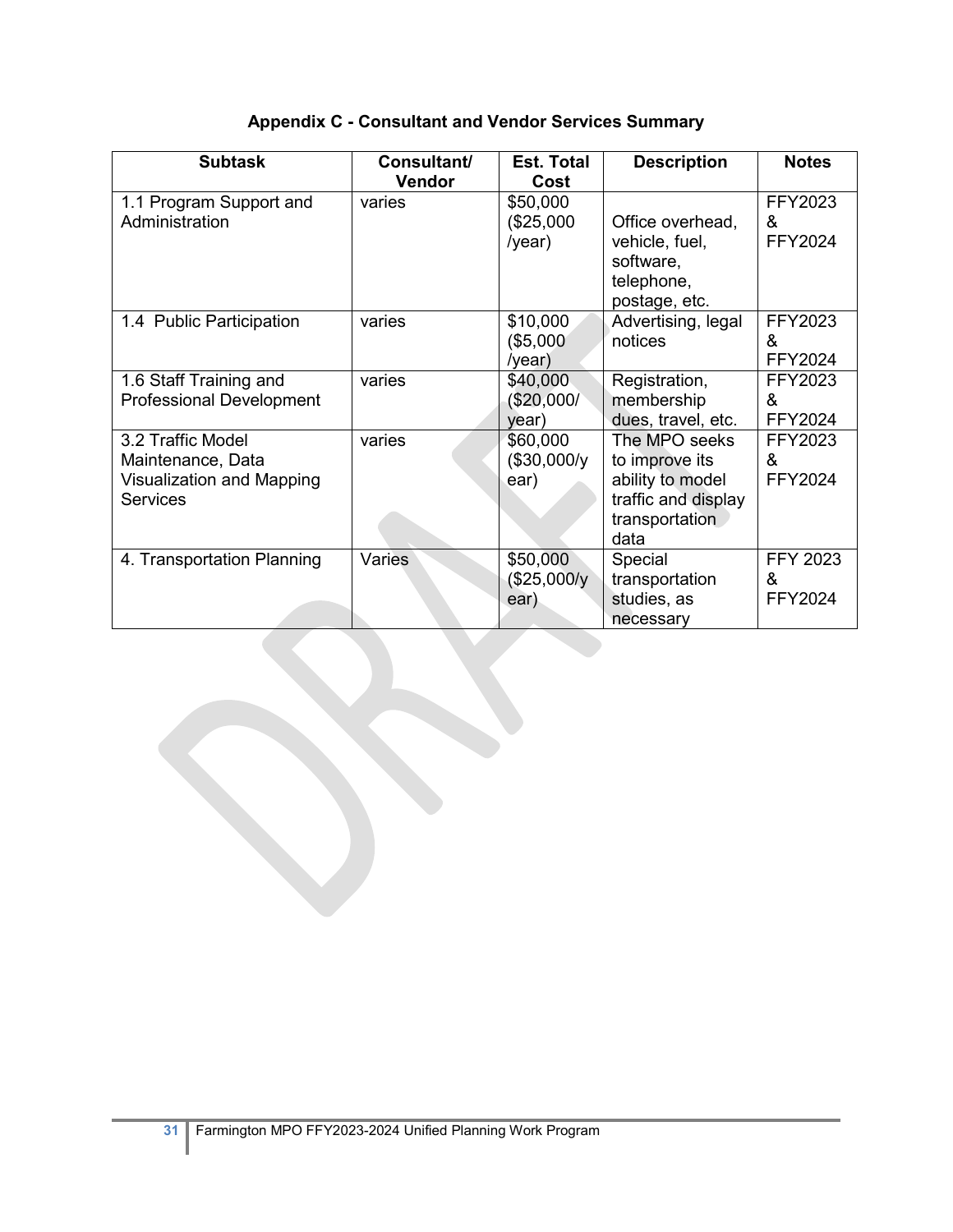# **Appendix D – UPWP Adoption Resolution**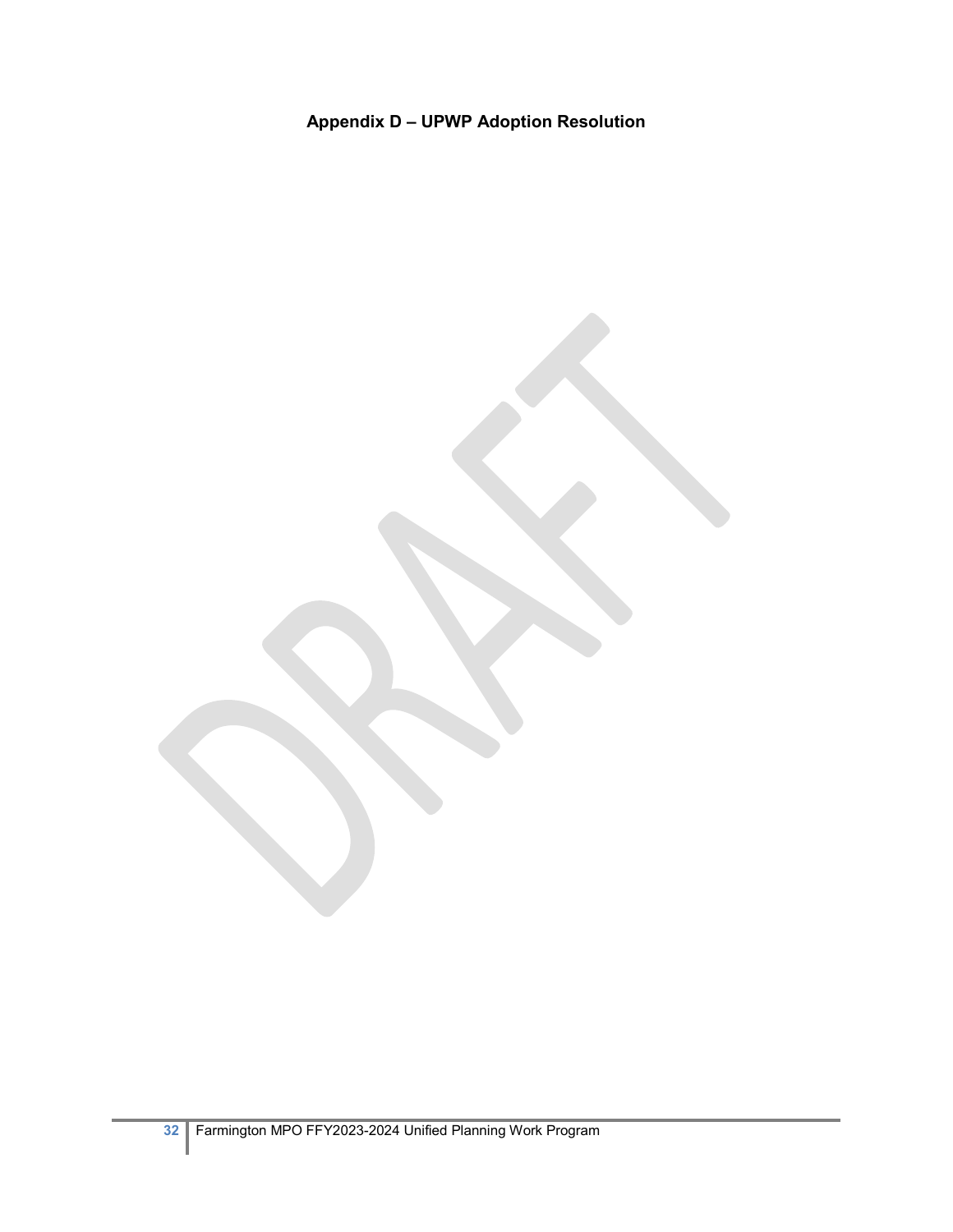**Appendix E – Expenditure Reports (Quarters 1-4 and End of Year)**